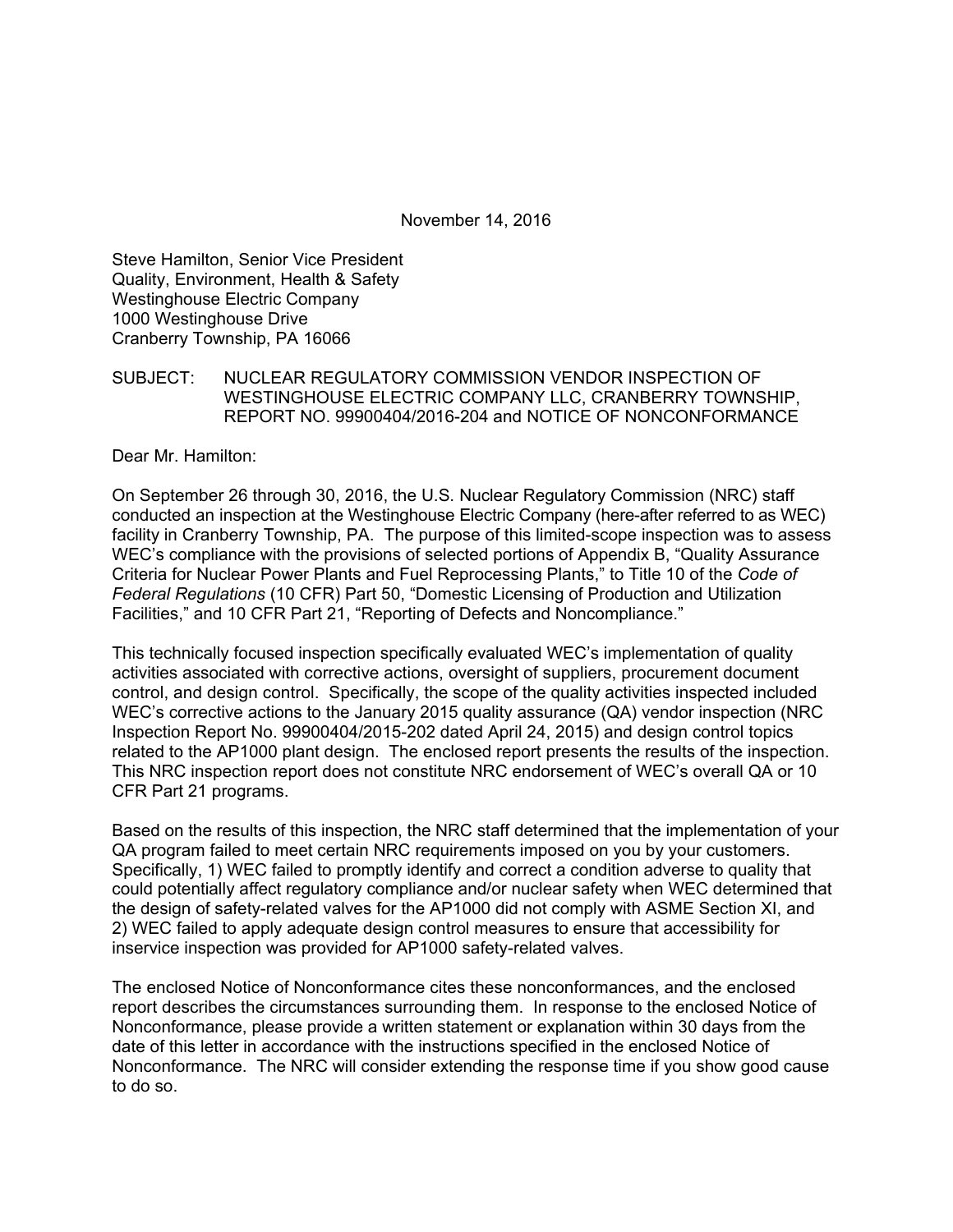#### S. Hamilton **- 2 -**

In accordance with 10 CFR 2.390 of the NRC's "Rules of Practice," a copy of this letter, its enclosure(s), and your response will be made available electronically for public inspection in the NRC Public Document Room or from the NRC's Agencywide Documents Access and Management System (ADAMS), accessible at http://www.nrc.gov/reading-rm/adams.html. To the extent possible, your response, (if applicable), should not include any personal privacy, proprietary, or safeguards information so that it can be made available to the Public without redaction. If personal privacy or proprietary information is necessary to provide an acceptable response, then please provide a bracketed copy of your response that identifies the information that should be protected and a redacted copy of your response that deletes such information. If you request that such material is withheld from public disclosure, you must specifically identify the portions of your response that you seek to have withheld and provide in detail the bases for your claim (e.g., explain why the disclosure of information will create an unwarranted invasion of personal privacy or provide the information required by 10 CFR 2.390(b) to support a request for withholding confidential commercial or financial information).

Sincerely,

Kerri Kavanagh, Chief /RA Paul Prescott acting for/ Quality Assurance Vendor Inspection Branch-3 Division of Construction Inspection & Operational Programs Office of New Reactors

Docket No.: 99900404

Enclosures:

- 1. Notice of Nonconformance
- 2. Inspection Report No. 99900404/2016-204 and Attachment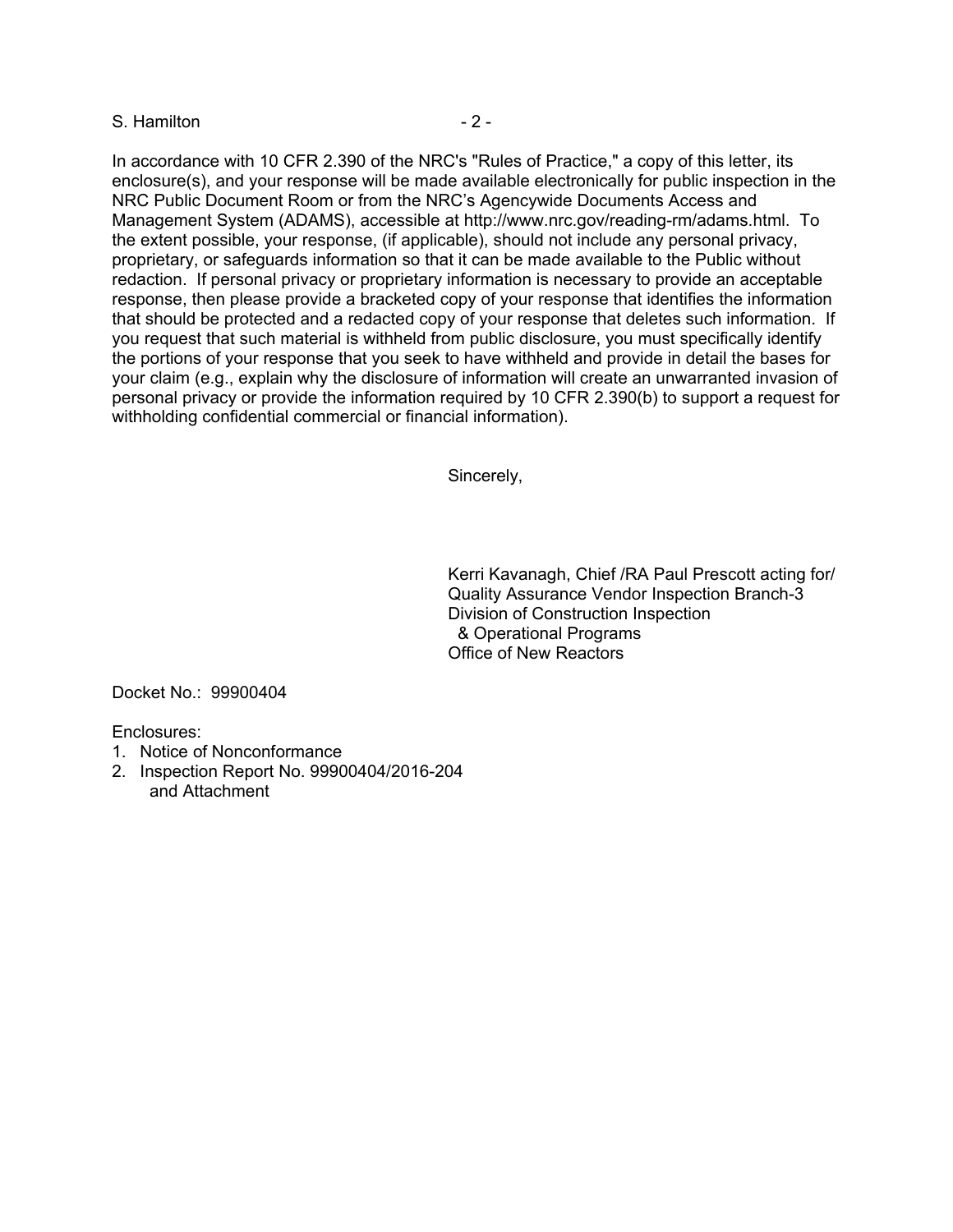#### S. Hamilton **- 2 -**

In accordance with 10 CFR 2.390 of the NRC's "Rules of Practice," a copy of this letter, its enclosure(s), and your response will be made available electronically for public inspection in the NRC Public Document Room or from the NRC's Agencywide Documents Access and Management System (ADAMS), accessible at http://www.nrc.gov/reading-rm/adams.html. To the extent possible, your response, (if applicable), should not include any personal privacy, proprietary, or safeguards information so that it can be made available to the Public without redaction. If personal privacy or proprietary information is necessary to provide an acceptable response, then please provide a bracketed copy of your response that identifies the information that should be protected and a redacted copy of your response that deletes such information. If you request that such material is withheld from public disclosure, you must specifically identify the portions of your response that you seek to have withheld and provide in detail the bases for your claim (e.g., explain why the disclosure of information will create an unwarranted invasion of personal privacy or provide the information required by 10 CFR 2.390(b) to support a request for withholding confidential commercial or financial information).

Sincerely,

Kerri Kavanagh, Chief /RA Paul Prescott acting for/ Quality Assurance Vendor Inspection Branch-3 Division of Construction Inspection & Operational Programs Office of New Reactors

Docket No.: 99900404

Enclosures:

- 1. Notice of Nonconformance
- 2. Inspection Report No. 99900404/2016-204 and Attachment

DISTRIBUTION: hamiltsk@westinghouse.com wesselrp@westinghouse.com ASakadales RMusser MMitchell **TLupold** KKavanagh AP1000 Contacts

|             | <b>ADAMS Accession No: ML16307A159</b> |                 | *Concurred via e-mail | <b>NRO-002</b>                      |  |
|-------------|----------------------------------------|-----------------|-----------------------|-------------------------------------|--|
| <b>OFC</b>  | NRO/DCIP/QVIB-3                        | NRO/DCIP/QVIB-2 | NRO/DCIP/QVIB-1       | NRO/DCIP/QVIB-3                     |  |
| <b>NAME</b> | <b>JHeath</b>                          | JOrtega*        | JJimenez*             | <b>KKavanagh (PPrescott</b><br>for) |  |
| <b>DATE</b> | 11/4/2016                              | 11/7/2016       | 11/10/2016            | 11/14/2016                          |  |
| <b>OFC</b>  | NRO/DEIA/MEB                           | NRO/DEIA/MCB    | NRO/DCIP/OIE          | RII/DCI/CIB3                        |  |
| <b>NAME</b> | TLe*                                   | SDowney*        | ABelen*               | TSteadham*                          |  |
| <b>DATE</b> | 11/4/2016                              | 11/7/2016       | 11/9/2016             | 11/7/2016                           |  |

## **OFFICIAL RECORD COPY**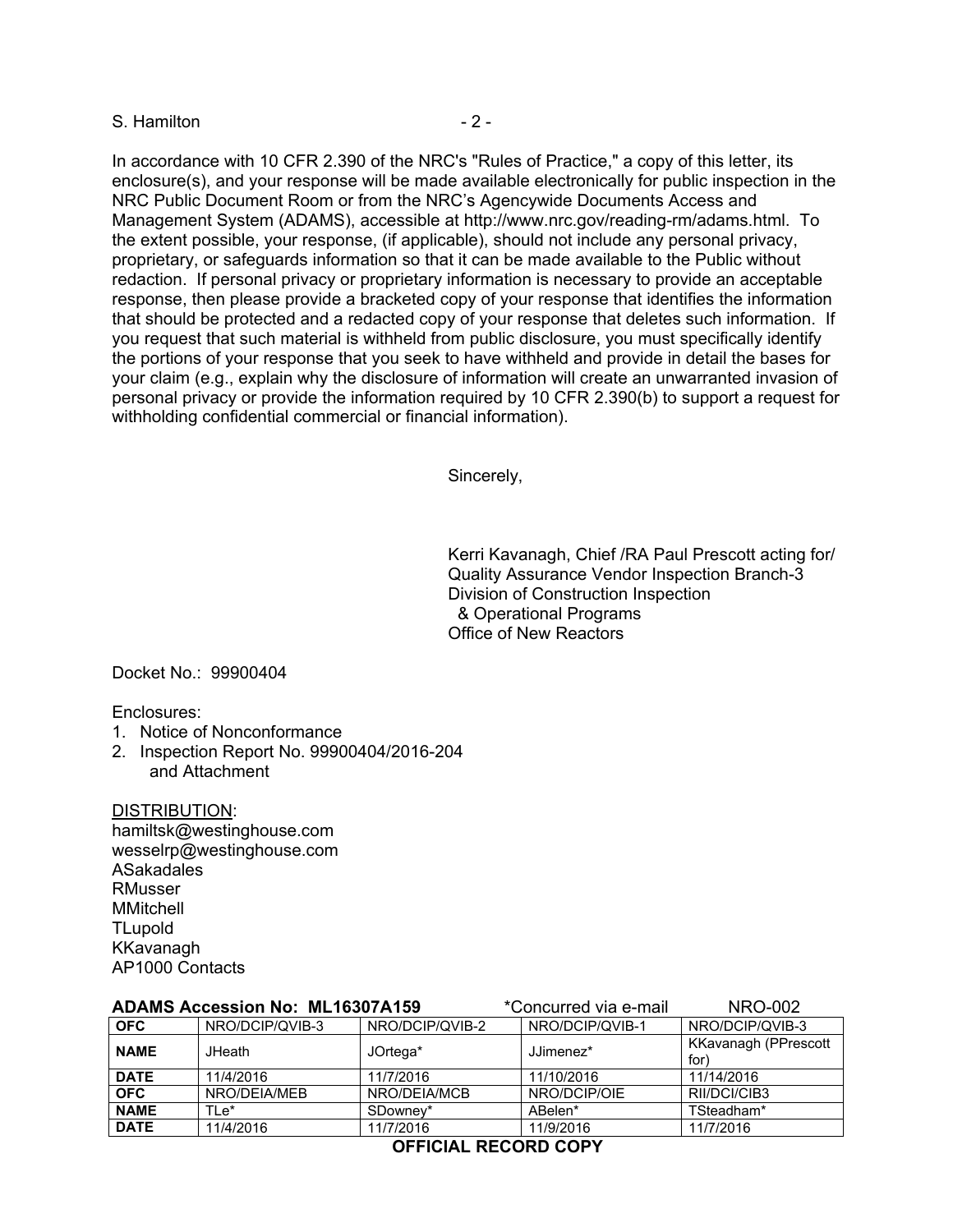#### **NOTICE OF NONCONFORMANCE**

Westinghouse Electric Company Cranberry, PA Docket No. 99900404

Based on the results of a Nuclear Regulatory Commission (NRC) inspection conducted at Westinghouse Electric Company (WEC) located in Cranberry Township, PA from September 26 through September 30, 2016, certain activities were not conducted in accordance with NRC requirements which were contractually imposed on WEC by NRC licensees.

A. Criterion XVI, "Corrective Action," of Appendix B, "Quality Assurance Criteria for Nuclear Power Plants and Fuel Reprocessing Plants," to Title 10 of the *Code of Federal Regulations* (10 CFR) Part 50, "Domestic Licensing of Production and Utilization Facilities," states, in part, that "Measures shall be established to assure that conditions adverse to quality, such as failures, malfunctions, deficiencies, deviations, defective material and equipment, and nonconformances are promptly identified and corrected."

WEC procedure WEC 16.2, "Corrective Action Process," states, in part, that "Corrective Action Process (CAP) Issue Reports should be created promptly whenever a Westinghouse employee or contract employee becomes aware of an event or condition that could potentially affect regulatory compliance and/or nuclear safety."

Contrary to the above, as of February 18, 2016, WEC failed to ensure that a condition adverse to quality was promptly identified and corrected that could potentially affect regulatory compliance and/or nuclear safety. Specifically, WEC determined that the design of a population of safety-related AP1000 valves procured for Vogtle and V.C. Summer construction sites were not designed so that access is provided to perform the examinations required by American Society of Mechanical Engineers (ASME) Boiler and Pressure Vessel Code, Section XI, "Rules for Inservice Inspection of Nuclear Power Plant Components." The AP1000 valves impacted by this issue were procured between June 2009 and December 2010. However, despite identifying this inspectability issue as early as January 2011, WEC did not enter the issue into its corrective action program until February 2016.

These issues have been identified as Nonconformance 99900404/2016-204-01.

B. Criterion III, "Design Control," of Appendix B, "Quality Assurance Criteria for Nuclear Power Plants and Fuel Reprocessing Plants," to 10 CFR Part 50, "Domestic Licensing of Production and Utilization Facilities," states, in part, that "Design control measures shall be applied to items such as the following (…) accessibility for inservice inspection, maintenance, and repair."

WEC design specifications APP-PV01-Z0-001, APP-PV03-Z0-001, APP-PV14-Z0-001, APP-PV20-Z0-001, and APP-PV63-Z0-001 require that safety-related valves supplied for service in the AP1000 plant be designed for inspection in accordance with the ASME Section XI.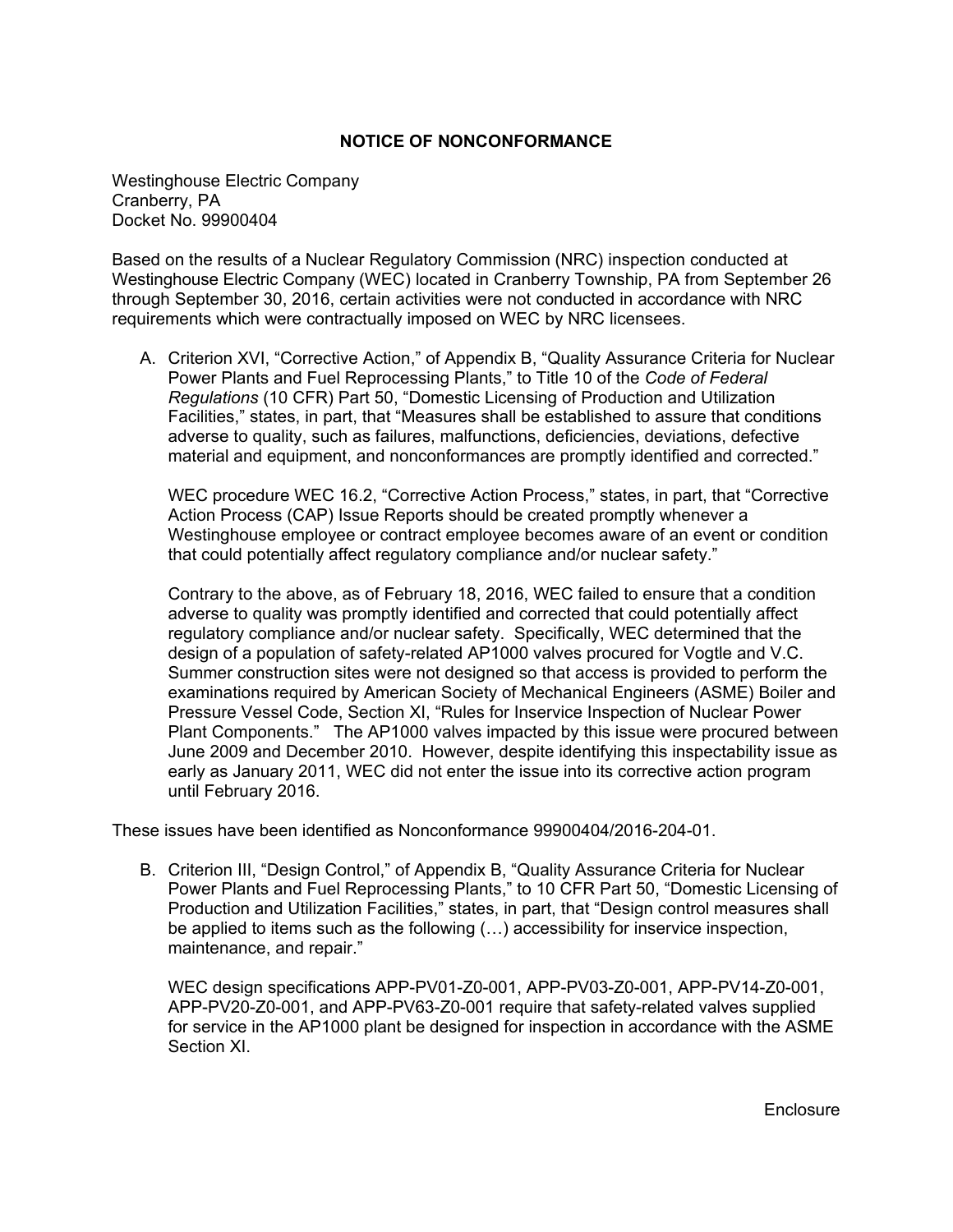Contrary to the above, as of September 30, 2016, WEC failed to apply adequate design control measures to ensure that accessibility for inservice inspection was provided for safety-related valves procured and shipped to the Vogtle and V.C. Summer construction sites. Specifically, WEC AP1000 design specifications permit the applicable safetyrelated valves to be designed and fabricated in a manner that does not provide access to perform the examinations as required by ASME Section XI. The AP1000 valve designs result in valve-to-pipe weld configurations in which the achievable ultrasonic examination volume is significantly less than the required examination volume as required by the ASME Code.

These issues have been identified as Nonconformance 99900404/2016-204-02.

Please provide a written statement or explanation to the U.S. Nuclear Regulatory Commission, ATTN: Document Control Desk, Washington, DC 20555-0001 with a copy to the Chief, Quality Assurance Vendor Inspection Branch 3, Division of Construction, Inspection and Operational Programs, Office of New Reactors, within 30 days of the date of the letter transmitting this Notice of Nonconformance. This reply should be clearly marked as a "Reply to a Notice of Nonconformance" and should include for each noncompliance: (1) the reason for the noncompliance, or if contested, the basis for disputing the noncompliance; (2) the corrective steps that have been taken and the results achieved; (3) the corrective steps that will be taken to avoid noncompliances; and (4) the date when your corrective action will be completed. Where good cause is shown, consideration will be given to extending the response time.

Because your response will be made available electronically for public inspection in the NRC Public Document Room or from the NRC's Agencywide Documents Access and Management System (ADAMS), accessible from the NRC Web site at http://www.nrc.gov/readingrm/adams.html, to the extent possible, it should not include any personal privacy, proprietary, or safeguards information so that it can be made available to the public without redaction. If personal privacy or proprietary information is necessary to provide an acceptable response, then please provide a bracketed copy of your response that identifies the information that should be protected and a redacted copy of your response that deletes such information.

If you request withholding of such material, you must specifically identify the portions of your response that you seek to have withheld and provide in detail the bases for your claim of withholding (e.g., explain why the disclosure of information will create an unwarranted invasion of personal privacy or provide the information required by 10 CFR 2.390(b) to support a request for withholding confidential commercial or financial information). If safeguards information is necessary to provide an acceptable response, please provide the level of protection described in 10 CFR 73.21.

If you choose to respond, your response will be made available electronically for public inspection in the NRC Public Document Room or from ADAMS, accessible from the NRC Web site at http://www.nrc.gov/reading-rm/adams.html. To the extent possible, it should not include any personal privacy, proprietary, or safeguards information so that it can be made available to the public without redaction. If personal privacy or proprietary information is necessary to provide an acceptable response, then please provide a bracketed copy of your response that identifies the information that should be protected and a redacted copy of your response that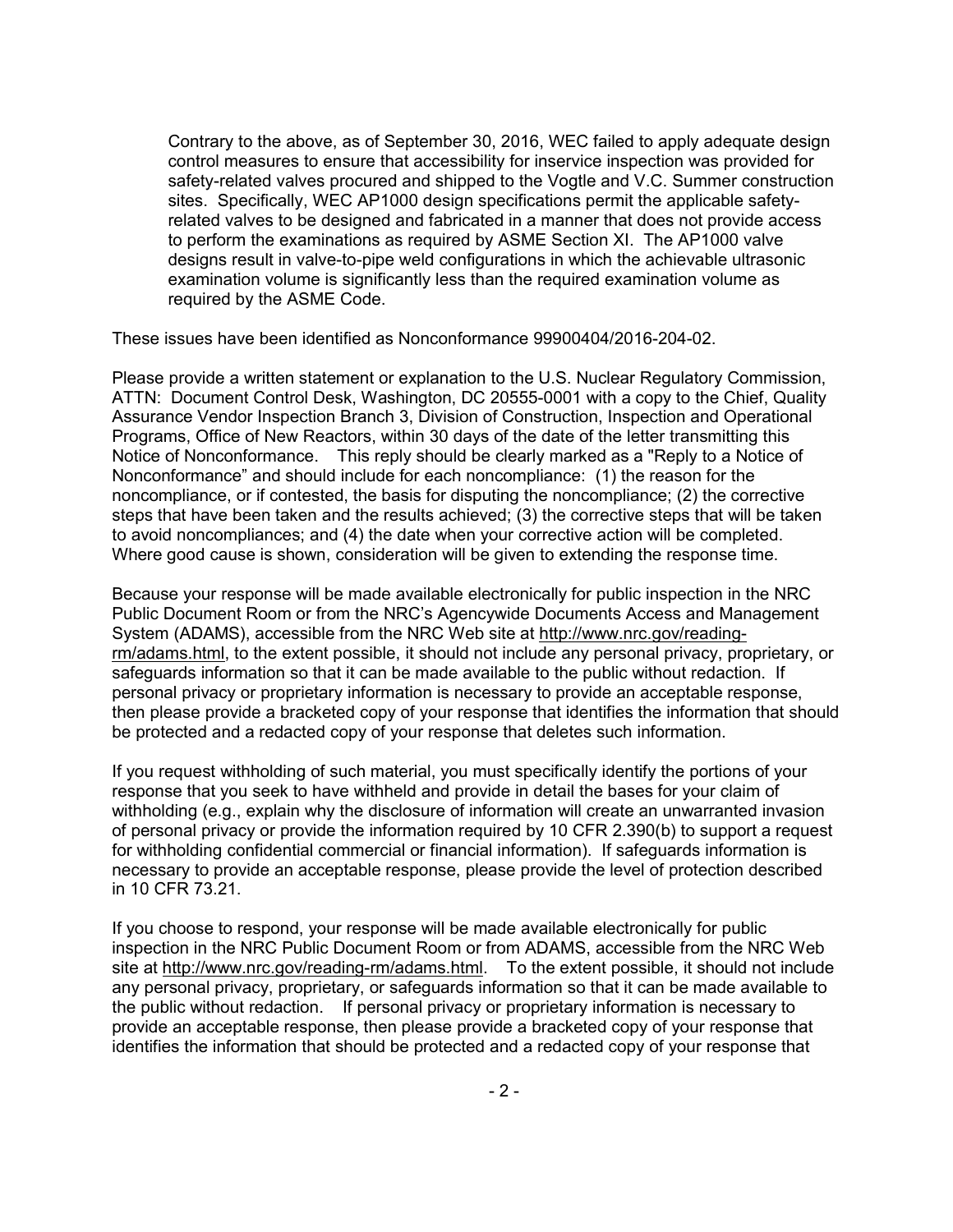deletes such information. If you request withholding of such material, you must specifically identify the portions of your response that you seek to have withheld and provide in detail the bases for your claim of withholding (e.g., explain why the disclosure of information will create an unwarranted invasion of personal privacy or provide the information required by 10 CFR 2.390(b) to support a request for withholding confidential commercial or financial information). If safeguards information is necessary to provide an acceptable response, please provide the level of protection described in 10 CFR 73.21."Protection of Safeguards Information: Performance Requirements."

Dated this 14th day of November 2016.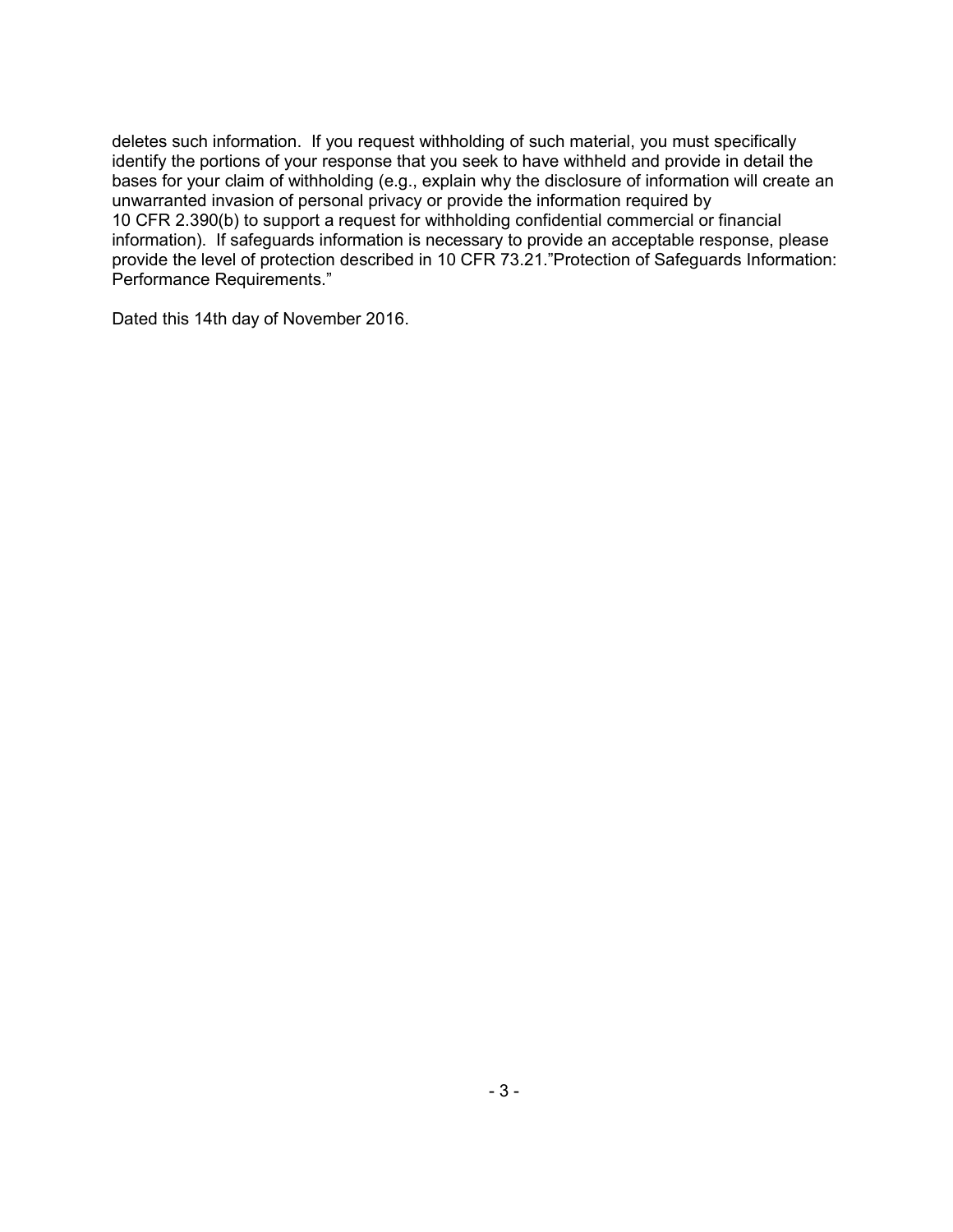#### **U.S. NUCLEAR REGULATORY COMMISSION OFFICE OF NEW REACTORS DIVISION OF CONSTRUCTION INSPECTION & OPERATIONAL PROGRAMS VENDOR IMPLEMENTATION INSPECTION REPORT**

| Docket No.:                       | 99900404                                                                                                                                                                                                                                                                                                                                                                                                                                                                                                                                                                 |
|-----------------------------------|--------------------------------------------------------------------------------------------------------------------------------------------------------------------------------------------------------------------------------------------------------------------------------------------------------------------------------------------------------------------------------------------------------------------------------------------------------------------------------------------------------------------------------------------------------------------------|
| Report No.:                       | 99900404/2016-204                                                                                                                                                                                                                                                                                                                                                                                                                                                                                                                                                        |
| Vendor:                           | <b>Westinghouse Electric Company</b><br>Cranberry Township, PA                                                                                                                                                                                                                                                                                                                                                                                                                                                                                                           |
| Vendor Contact:                   | Mr. Ronald Wessel<br>wesselrp@westinghouse.com<br>412-374-4023                                                                                                                                                                                                                                                                                                                                                                                                                                                                                                           |
| <b>Nuclear Industry Activity:</b> | Westinghouse Electric Company (WEC) holds a design certificate<br>for the AP1000 plant design and is responsible for detailed design<br>and testing of safety-related components to be used in AP1000<br>plants. These qualification and functional tests are associated<br>with and may directly affect closure of Inspections, Tests,<br>Analyses, and Acceptance Criteria (ITAAC) from Revision 19 of<br>the certified AP1000 design. Currently, these ITAAC are<br>incorporated into the combined licenses of Vogtle Units 3 and 4<br>and V.C. Summer Units 2 and 3. |
| <b>Inspection Dates:</b>          | September 26 - 30, 2016                                                                                                                                                                                                                                                                                                                                                                                                                                                                                                                                                  |
| Inspectors:                       | Jermaine Heath, Team Leader, NRO/DCIP/QVIB-3<br>Jonathan Ortega, NRO/DCIP/QVIB-2<br>Jose Jimenez, NRO/DCIP/QVIB-1<br>Steven Downey, NRO/DEIA/MCB<br>Tuan Le, NRO/DEIA/MEB<br>Timothy Steadham, R-II/DCI/CIB3                                                                                                                                                                                                                                                                                                                                                             |
| Approved by:                      | Kerri Kavanagh, Branch Chief<br>Quality Assurance Vendor Inspection Branch-3<br>Division of Construction Inspection<br>& Operational Programs<br><b>Office of New Reactors</b>                                                                                                                                                                                                                                                                                                                                                                                           |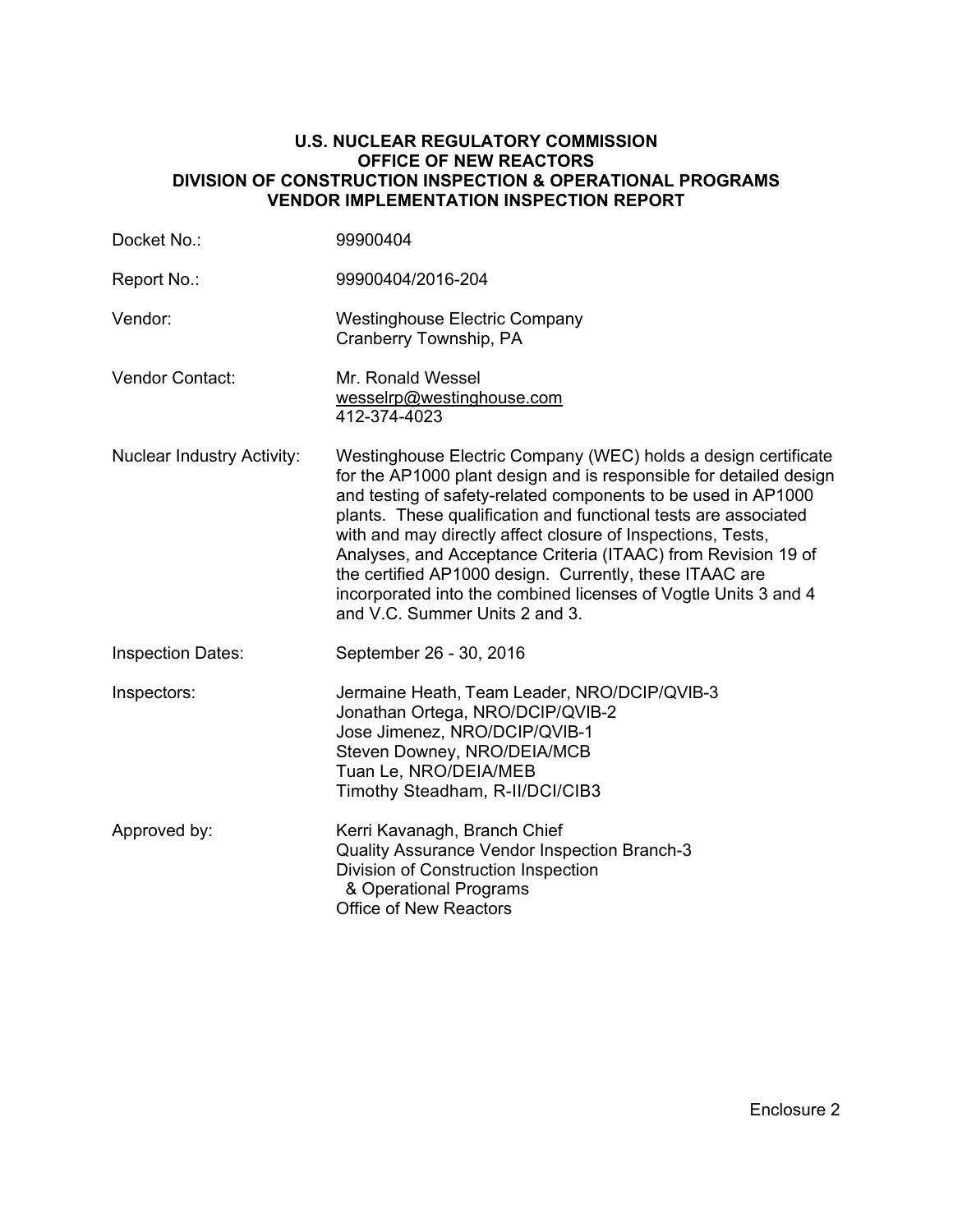# **EXECUTIVE SUMMARY**

### Westinghouse Electric Company Inspection Report No. 99900404/2016-204

The U.S. Nuclear Regulatory Commission (NRC) staff conducted an announced, routine inspection at Westinghouse Electric Company (WEC), in Cranberry, Township, PA, from September 26 through 30, 2016. The purpose of the inspection was to review the implementation of the WEC Quality Assurance (QA) program pursuant to Appendix B, "Quality Assurance Criteria for Nuclear Power Plants and Fuel Reprocessing Plants," to Title 10 of the *Code of Federal Regulations* (10 CFR) Part 50, "Domestic Licensing of Production and Utilization Facilities," and 10 CFR Part 21, "Reporting of Defects and Noncompliance."

This technically focused inspection evaluated WEC's implementation of quality activities associated with safety-related systems, structures, and components to determine if those activities were being effectively implemented. Specifically, the NRC inspection team evaluated WEC's implementation of its corrective action program, which included corrective actions taken in response to the NRC QA inspection conducted in January 2015 (Agencywide Documents Access and Management System (ADAMS) Accession Number ML15070A213). The NRC inspection team also evaluated the WEC QA program as it applies to selected AP1000-related design control topics which included American Society of Mechanical Engineers (ASME) Section III, "Rules for Construction of Nuclear Facility Components;" design compliance for the reactor vessel and pressurizer, design for inspectability for AP1000 valves; corrective actions taken in response to AP1000 embedment plates supplied by Cives Steel Co. and Joseph Oat Corp.; and corrective actions taken in response to a 2012 NRC QA inspection Finding associated with AP1000 Squib Valve equipment qualification (ADAMS Accession Number ML12128A072).

The following regulations serve as the bases for the NRC inspection:

- Appendix B to 10 CFR Part 50
- 10 CFR Part 21

During conduct of this inspection, the NRC inspection team implemented inspection procedure (IP) 43002, "Routine Inspections of Nuclear Vendors," supplemented by IP 36100, "Inspection of 10 CFR Part 21 and Programs for Reporting Defects and Noncompliance," and IP 43004, "Inspection of Commercial-Grade Dedication Programs."

The results of the inspection are summarized below.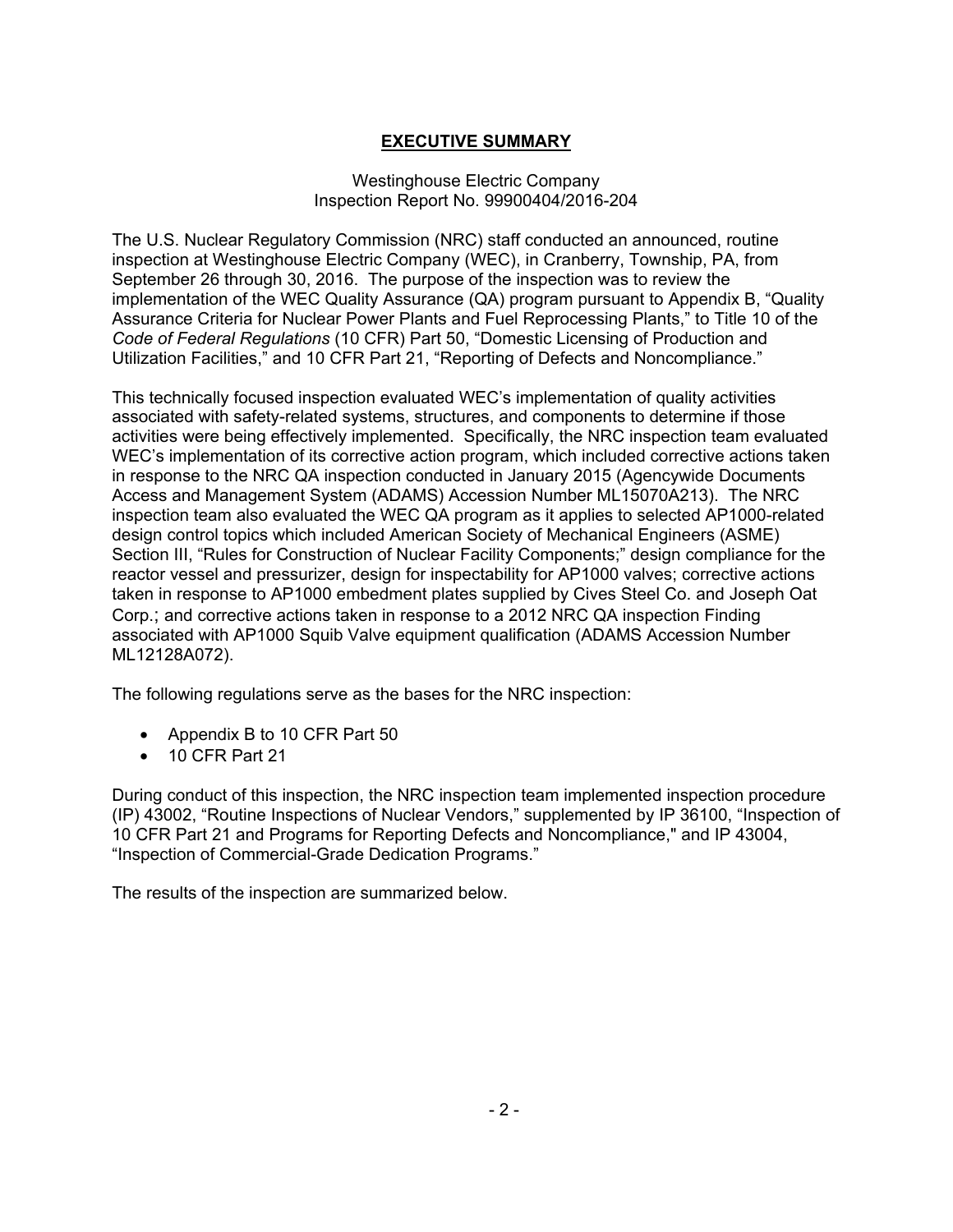## 10 CFR Part 21 Program

Based on the limited samples of documents reviewed, the NRC inspection team determined that WEC is implementing its 10 CFR Part 21 program for evaluating deviations and reporting defects that could create a substantial safety hazard in accordance with regulatory requirements. No findings of significance were identified.

## Design Control

The NRC inspection team issued Notice of Nonconformance (NON) 99900404/2016-204-01 in association with WEC's failure to implement the regulatory requirements of Criterion XVI, "Corrective Actions," of Appendix B to 10 CFR Part 50. NON 99900404/2016-204-01 cites WEC for failure ensure that a condition adverse to quality was promptly identified and corrected that could potentially affect regulatory compliance and/or nuclear safety. Specifically, WEC determined, as late as January 2011, that the design of safety-related AP1000 valves procured for Vogtle and V.C. Summer construction sites did not comply with the accessibility requirements of ASME Section XI for the inservice inspectability of applicable safety-related valves, but did not enter the issue into its corrective action program until February 2016.

The NRC inspection team also issued NON 99900404/2016-204-02 in association with WEC's failure to implement the regulatory requirements of Criterion III, "Design Control," of Appendix B to 10 CFR Part 50. NON 99900404/2016-204-02 cites WEC for failure to apply adequate design control measures to ensure that accessibility for inservice inspection was provided for safety-related valves procured for and shipped to the Vogtle and V.C. Summer construction sites. Specifically, WEC's AP1000 design specifications permitted the applicable safety-related valves to be designed and fabricated in a manner that does not provide access to perform the examinations as required by ASME Section XI.

## Corrective Action

The documentation reviewed by the NRC inspection team showed that corrective actions described by WEC in its response letter to NRC inspection report 99900404/2015-202, dated April 14, 2015 (ADAMS Accession Number ML15070A213) adequately addressed the issues described in the NONs. However, at the time of the inspection, corrective actions related to these NONs were still outstanding. Consequently, the NRC inspection team could not adequately evaluate and close the NONs until WEC completes all corrective actions relating to these issues. Therefore, NONs 99900404/2015-202-01, 99900404/2015-202-02, and 99900404/2015-202-03 will remain OPEN and may be reviewed for closure at a future NRC inspection.

The NRC inspectors reviewed corrective actions associated with NON 99900404/2012-201-01, issued for inadequate testing relating to AP1000 squib valves. The NRC inspection team determined that the corrective actions implemented were adequate to address the identified NON. Based on the inspectors' review, NON 99900404/2012-201-01 is CLOSED.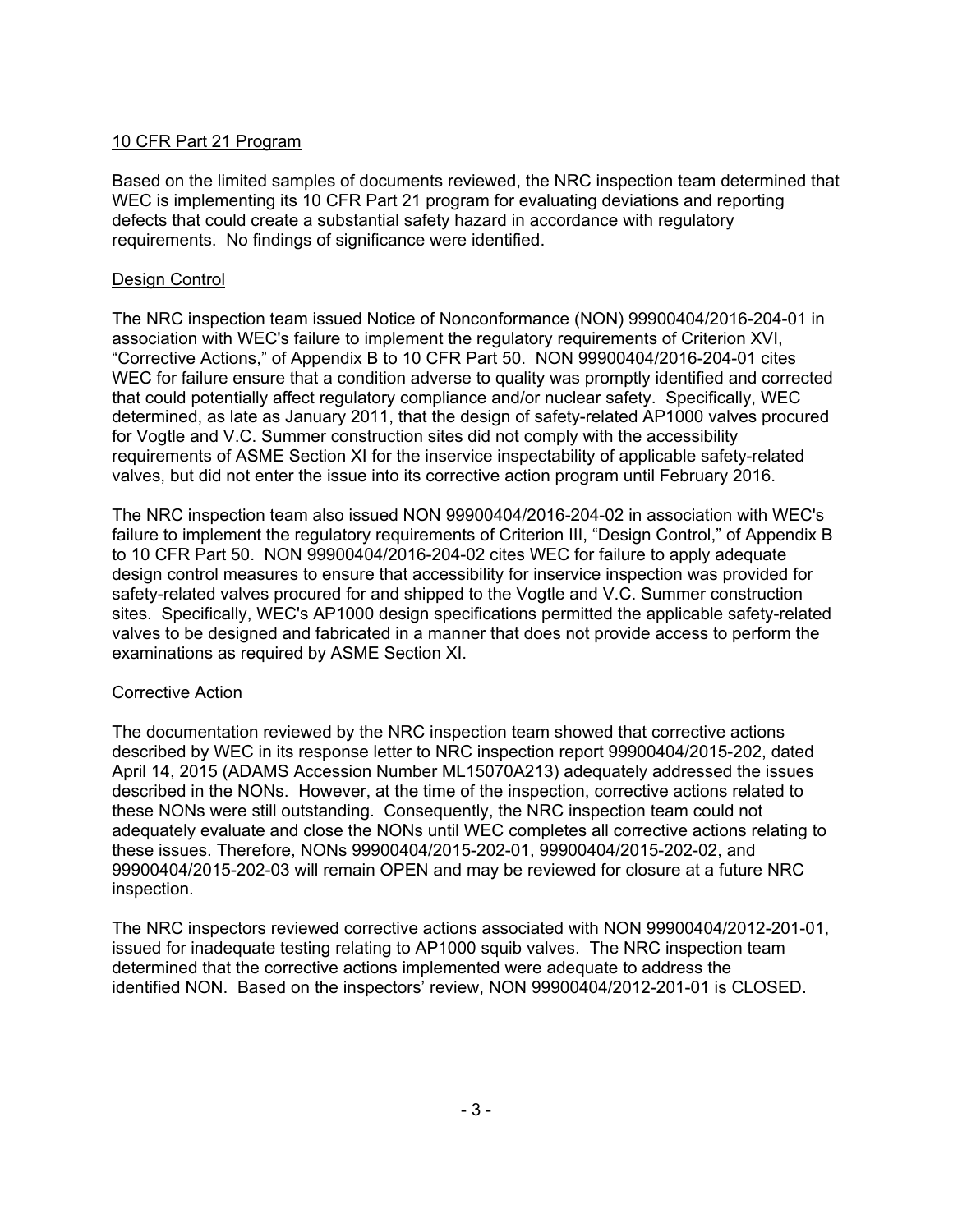## **REPORT DETAILS**

#### 1. 10 CFR Part 21 Program

#### a. Inspection Scope

The NRC inspection team reviewed the policies and implementing procedures that govern Westinghouse Electric Company's (WEC's) implementation of 10 CFR Part 21, "Reporting of Defects and Noncompliance" program. The NRC inspection team reviewed a sample of WEC's 10 CFR Part 21 evaluations from the last two years to verify compliance with the requirements of 10 CFR 21.21, "Notification of Failure to Comply or Existence of a Defect and its Evaluation." Additionally, the team reviewed a sample of purchase orders (POs) issued by WEC for of safety-related materials, services and equipment to verify compliance with the requirements of 10 CFR 21.31, "Procurement Documents." The NRC inspection team also reviewed WEC's procedures that govern corrective action and nonconforming conditions to verify adequate implementation of the regulatory requirements to identify and correct conditions adverse to quality.

The attachment to this inspection report lists the individuals interviewed and documents reviewed by the NRC inspection team.

b. Observations and Findings

No findings of significance were identified.

c. Conclusions

Based on the review of WEC's 10 CFR Part 21 program, implementing procedures, and a sample of 10 CFR Part 21 evaluations, the NRC inspection team determined that WEC's process met regulatory requirements. No findings of significance were identified.

## 2. Design Control

## AP1000 ASME III Design Compliance for Reactor Vessel and Pressurizer

a. Inspection Scope

The NRC inspection team reviewed AP1000 generic design assessment (GDA) review GI-AP1000-S05. The GDA identified WEC calculation packages which contained a number of American Society of Mechanical Engineers (ASME) Section III code compliance issues related to the stress calculations for the AP1000 reactor vessel (RV) and pressurizer (PZR).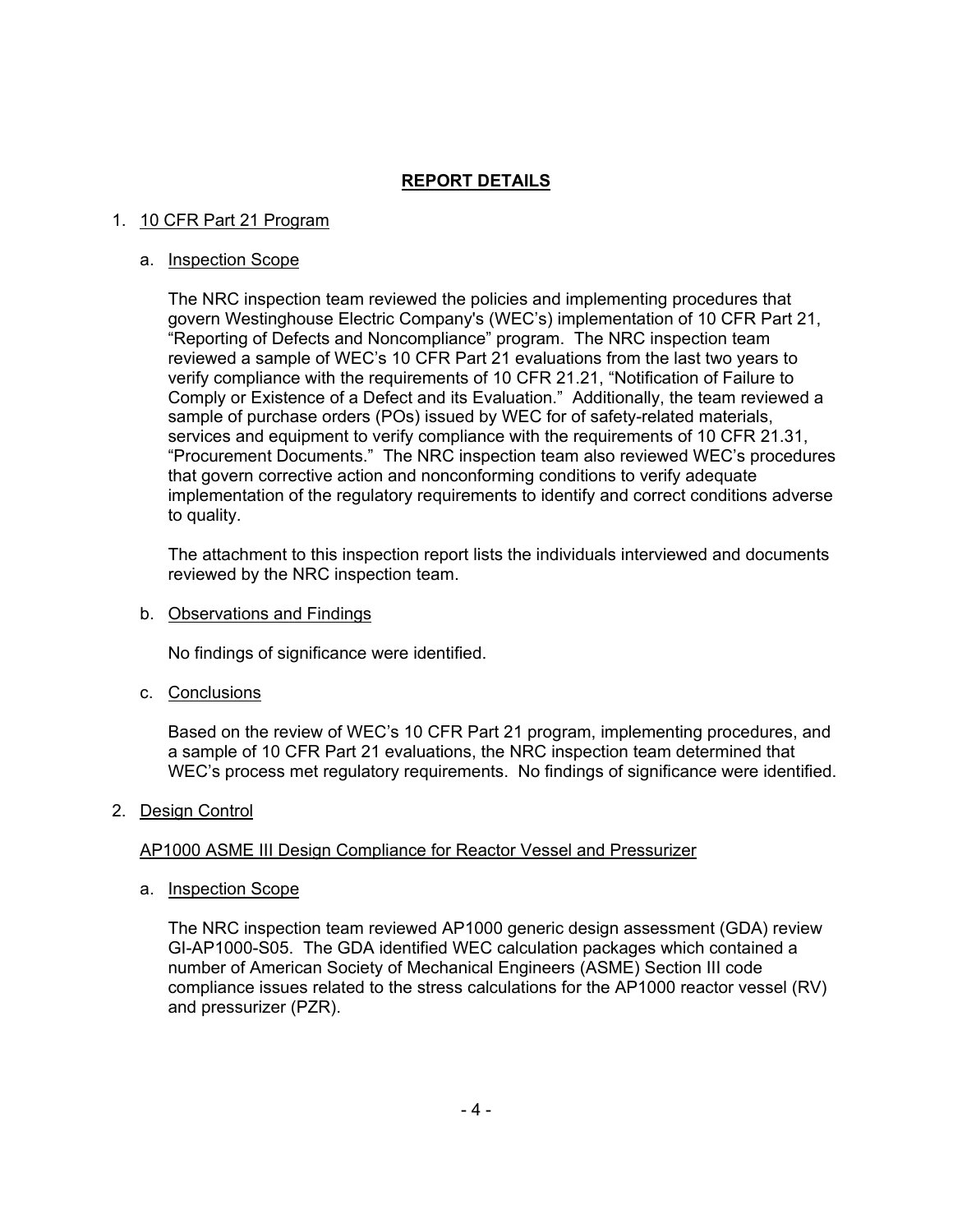The NRC inspection team reviewed WEC's corrective actions documented in Apparent Cause Analysis Report (ACAR) Issue 100382797 which covered WEC's demonstration of ASME Section III compliance for the AP1000) for the AP1000 RV and PZR. The NRC inspection team sampled WEC's calculation packages and design reports for the components, and reviewed WEC's extent of condition relative to the issue.

The attachment to this inspection report lists the individuals interviewed and documents reviewed by the NRC inspection team.

#### b. Observations and Findings

The NRC inspection team found that WEC's ACAR evaluation and corrective actions were acceptable to address the plant-specific risk consequences, and concerns associated with the ASME code compliance issues relating to the stress calculations for the AP1000 RV and PZR.

For the RV, the NRC inspection team found that WEC's updated stress calculations for the RV and PZR resulted in a reduction in margin for some stress results and fatigue cumulative usage factors (CUFs); however, these results were still within the ASME code allowable stress and allowable CUFs limits. At the time of the inspection, stress calculations for the PZR, and other "extent-of-condition" major components (steam generator (SG), accumulator tank (ACC), core make-up Tank (CMT) and post residual heat removal exchanger (PRHR HX) were still in the update and verification process. The NRC inspection team also noted that WEC currently has corrective actions in process to develop an ASME code compliance checklist to aid in its design verification processes for the AP1000 plant design.

No findings of significance were identified regarding ASME III design compliance for the AP1000 RV and PZR.

#### c. Conclusions

The NRC inspection team determined that WEC is implementing its design control processes pertaining to ASME Section III design compliance for the AP1000 major components, in accordance with the requirements of Criterion III in Appendix B to 10 CFR Part 50. No findings of significance were identified.

#### Design for Inspectability (AP1000 Valves)

a. Inspection Scope

The NRC inspection team reviewed WEC engineering design documents, evaluations, and implementing procedures that govern design for inspectability for AP1000 valves in order to verify compliance with ASME Section XI, and the requirements of Appendix B to 10 CFR Part 50.

The attachment to the inspection report lists the individuals interviewed and documents reviewed.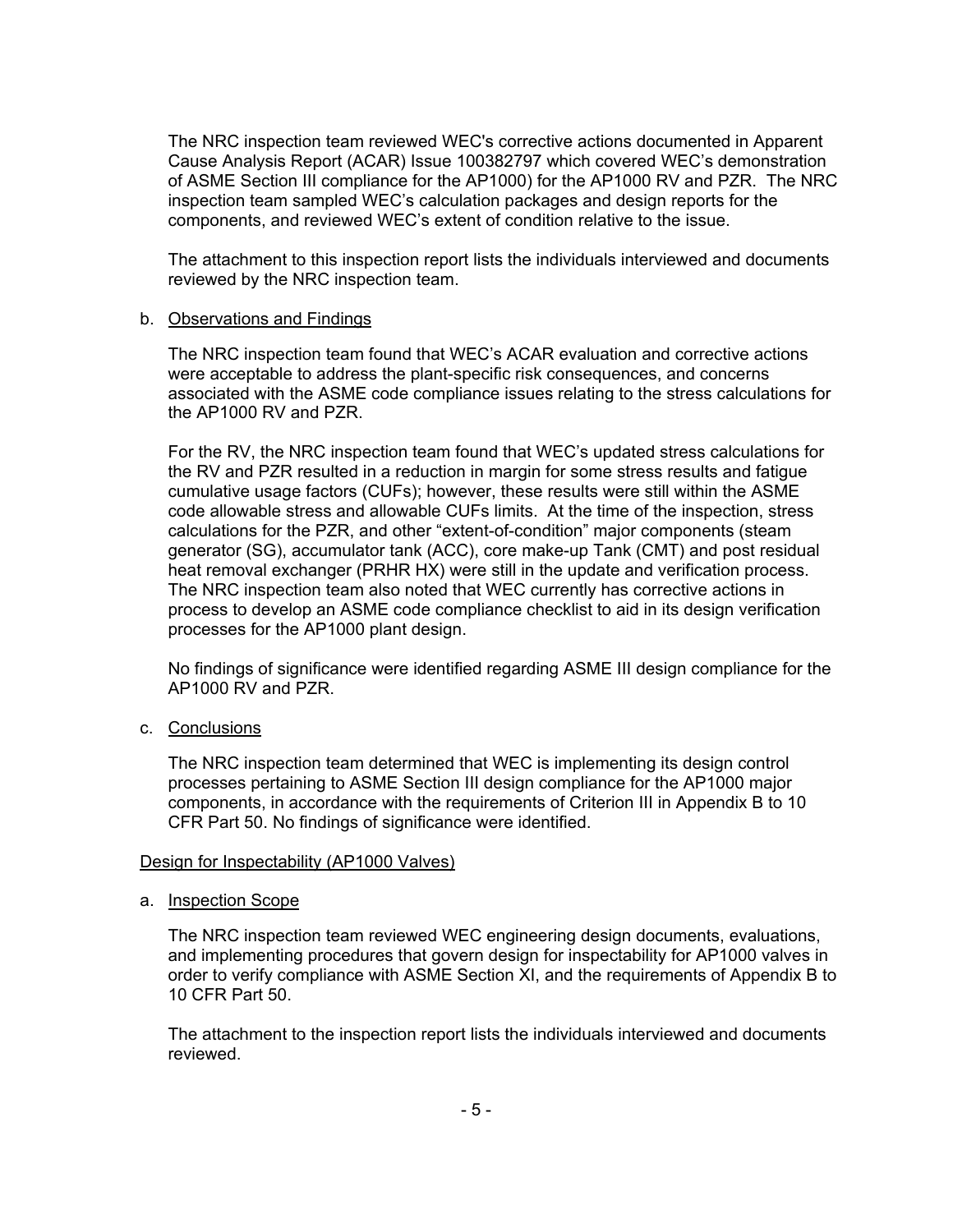## b. Observations and Findings

#### b.1 Corrective Action

The NRC inspection team reviewed WEC Corrective Action Prevention and Learning (CAPAL) 100361717, "Preservice Inspection/Inservice Inspection Inspectability for AP1000 Component to Pipe Welds." While reviewing the CAPAL and timeline of events, the NRC inspection team made two observations. First, the NRC inspection team observed that the timeline of events indicated that the valve inspectability issue was identified as early as January 2011. Second, CAPAL 100361717 was issued in February 2016. During subsequent discussions with WEC staff relating to the documents provided, the NRC inspection team verified that the valve inspectability issue was identified as early as January 2011. However, the NRC inspection team identified that the issue was not entered into WEC's corrective action program until CAPAL 100361717 was issued in February 2016.

The NRC inspection team reviewed the revisions of WEC 16.2, "Westinghouse Corrective Action Process," that were in effect between 2008 and 2011 to determine the requirements for entering issues into WEC's corrective action program. The NRC inspection team found that, in all cases, WEC 16.2 states, in part, that, "Corrective Action Process (CAPs) Issue Reports should be created promptly (generally within one business day) whenever a Westinghouse employee or contract employee becomes aware of an event or condition that that could potentially affect regulatory compliance and/or nuclear safety." As a result, the NRC inspection team determined that WEC's failure to promptly enter the valve inspectability issue into its corrective action program was not in accordance with WEC 16.2.

The NRC inspection team identified this corrective action issue as NON 99900404/2016-204-01 for failure to ensure that a condition adverse to quality was promptly identified and corrected that could potentially affect regulatory compliance and/or nuclear safety.

#### b.2. Design Control

The NRC inspection team reviewed the POs for the AP1000 valve types impacted by the inspectability issue. The NRC inspection team found that the impacted valves were procured for the Vogtle and V.C. Summer construction sites in accordance with WEC design specifications between June 2009 and December 2010.

The NRC inspection team reviewed the WEC AP1000 design specification for each valve type impacted by the inspectability issue. These WEC AP1000 valve design specifications established and imposed the requirements for safety-related, ASME Boiler and Pressure Vessel Code Section III, Subsection NB, NC and ND, Class 1, 2 and 3 valves. Per the design specifications, the valves shall be designed for inspection in accordance with the 1998 Edition through 2000 Addenda, of the ASME Boiler and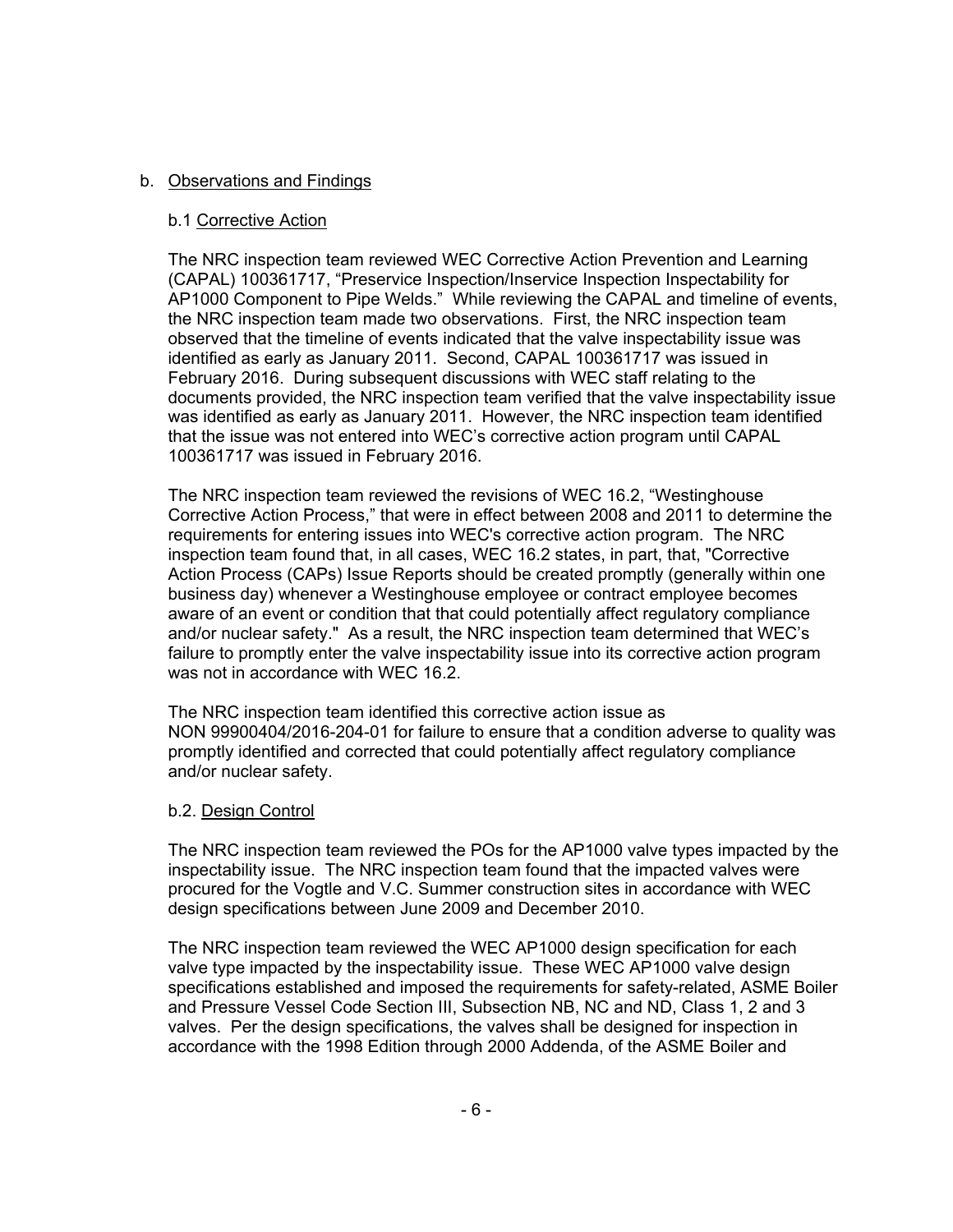Pressure Vessel Code, Section XI, Rules for Inservice Inspection of Nuclear Power Plant Components.

Contrary to these requirements, the NRC inspection team observed two instances in which the AP1000 design specifications permit the applicable safety-related valves to be designed and fabricated in a manner that does not provide access to perform the examinations required by ASME Section XI.

The NRC inspection team observed that these design specifications allow the valve supplier the option to provide the austenitic stainless steel valve body as a casting. The 1998 Edition, 2000 Addenda, of ASME Section XI requires that the resulting valve-topipe weld be ultrasonically examined using procedures, equipment and personnel qualified by performance demonstration in accordance with Appendix VIII of the Code. However, there are currently no performance demonstration qualified methods to ultrasonically examine cast austenitic stainless steel (CASS). ASME Section XI requirements for performance demonstration for ultrasonic examination procedures, equipment, and personnel used to detect and size flaws in CASS piping (Appendix VIII, Supplement 9) have not been developed and are listed as "in the course of preparation." Considering the limitations associated with the ultrasonic examination of CASS, the NRC inspection team determined that the allowance of CASS valve bodies in the design specifications does not comply with ASME Section XI because the use of CASS valve bodies results in valve-to-pipe weld configurations that cannot be ultrasonically examined in accordance with ASME Section XI. Specifically, the achievable ultrasonic examination volume is significantly less than the required examination volume.

The NRC inspection team discussed with WEC staff why the design specifications permitted the use of CASS valve bodies given the known lack of qualified methods and qualification requirements. During the discussion, WEC staff indicated that CASS valve bodies were allowed in design specifications because it was anticipated that the qualification requirements for CASS components would soon be provided in the ASME Code. However, the NRC inspection team determined that, as of September 29, 2016, ASME Section XI still identifies Appendix VIII, Supplement 9 as "in the course of preparation." WEC staff stated their plans to continue to work with ASME to resolve this issue.

During the review of the design specifications for the affected AP1000 valves, the NRC inspection team also observed that all design specifications require that butt weld connections be in accordance with WEC AP1000 weld end configuration drawing, APP-GW-VFY-001, Revision 0 through 2, "AP1000 Weld End Configuration for Stainless Steel, Carbon Steel, and Alloy Steel Auxiliary Piping Components." The NRC inspection team reviewed the drawing and determined that it does not comply with ASME Section XI because the allowable contour angles result in a valve body geometry that provides only single sided access to perform ultrasonic testing.

The NRC inspection team also met with WEC staff to discuss the implementation of the weld end configuration requirements by valve suppliers. During this meeting, the NRC inspection team reviewed design drawings showing the resulting weld end preparation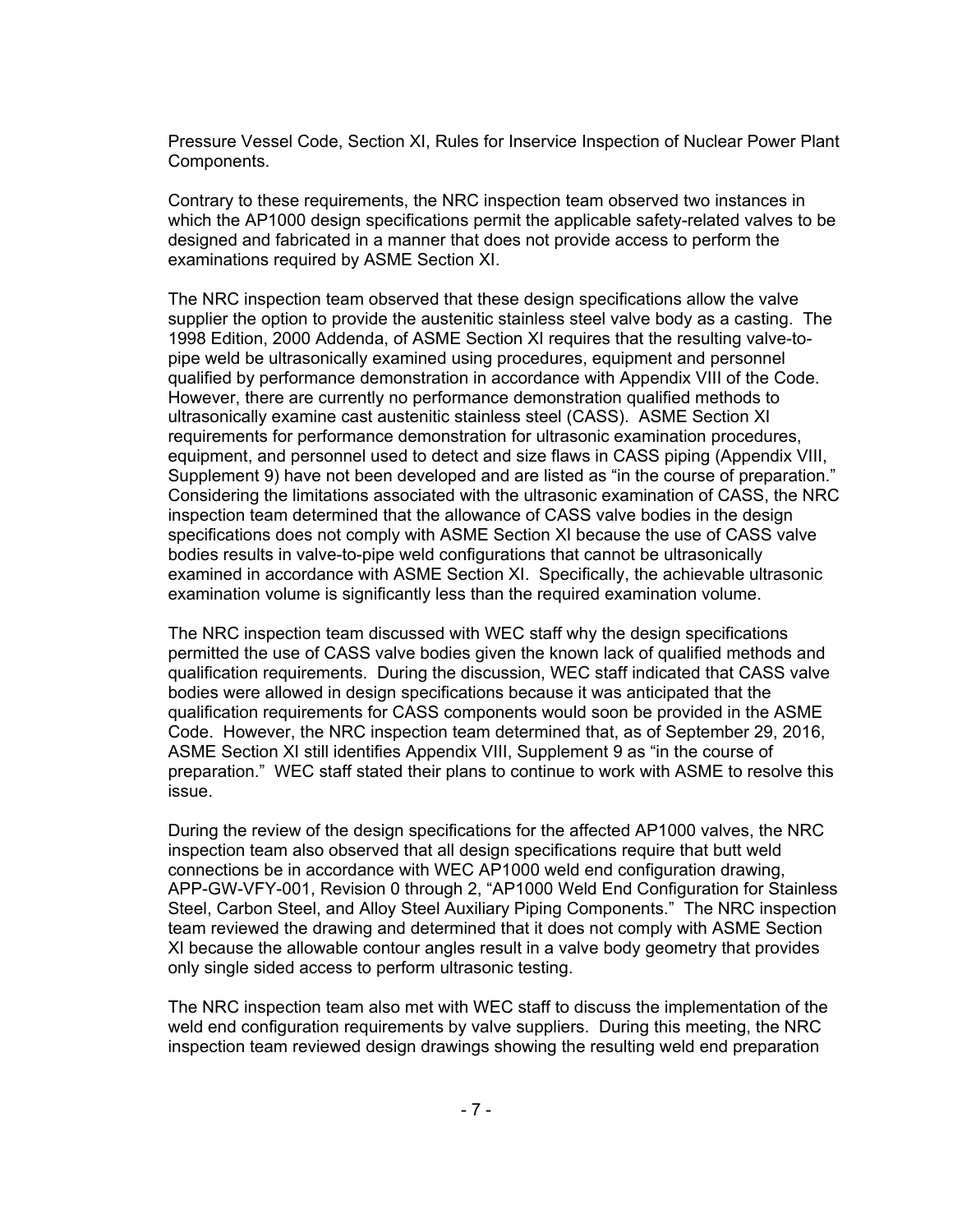for various procured valves. After reviewing the drawings, the NRC inspection team observed that some valves were provided with a minimum (0-2 degrees) weld contour while others were provided with a valve body contour closer to the allowable maximum (18 degrees). The NRC inspection team verified that the forged valves impacted by the inspectability issue are those in which the valve body and associated weld contour is maximized. For the cast valves impacted by this issue, the NRC inspection team verified that a CASS valve body with no contour would still be impacted by the inspectability issue, but to a lesser degree than valves in which the valve body and associated weld contour is maximized.

These deficiencies represent a condition adverse to quality that, if left uncorrected, could become a more significant safety concern. As described above, the impacted valves were designed and fabricated such that access will not be provided to ultrasonically examine the resulting valve-to-pipe welds in accordance with ASME Section XI. Specifically, the volume of the valve-to-pipe welds that can be ultrasonically examined is significantly less than the required examination volume. Consequently, any flaws that develop in the portion of the welds that cannot be examined may go undetected and could render the quality of the systems, structures, and components unacceptable, or indeterminate.

The NRC inspection team identified these design control issues as NON 99900404/2016-204-02 failure to apply adequate design control measures to ensure that accessibility for inservice inspection was provided for safety-related ASME Class 1, 2, and 3 valves.

#### c. Conclusions

The NRC inspection team issued NON 99900404/2016-204-01 in association with WEC's failure to implement the regulatory requirements of Criterion XVI, "Corrective Actions," of Appendix B to 10 CFR Part 50. NON 99900404/2016-204-01 cites WEC for failure ensure that a condition adverse to quality was promptly identified and corrected that could potentially affect regulatory compliance and/or nuclear safety. Specifically, WEC determined, as early as January 2011, that the design of safety-related valves procured for Vogtle and V.C. Summer construction sites for the AP1000 did not comply with the accessibility requirements of ASME Section XI for the inservice inspectability of applicable safety-related valves, but did not enter the issue into its corrective action program until February 2016.

The NRC inspection team also issued NON 99900404/2016-204-02 in association with WEC's failure to implement the regulatory requirements of Criterion III, "Design Control," of Appendix B to 10 CFR Part 50. NON 99900404/2016-204-02 cites WEC for failure to apply adequate design control measures to accessibility for inservice inspection of AP1000 safety-related valves. Specifically, WEC AP1000 design specifications permitted the applicable valves to be designed and fabricated in a manner that does not provide access to perform the examinations required by ASME Section XI.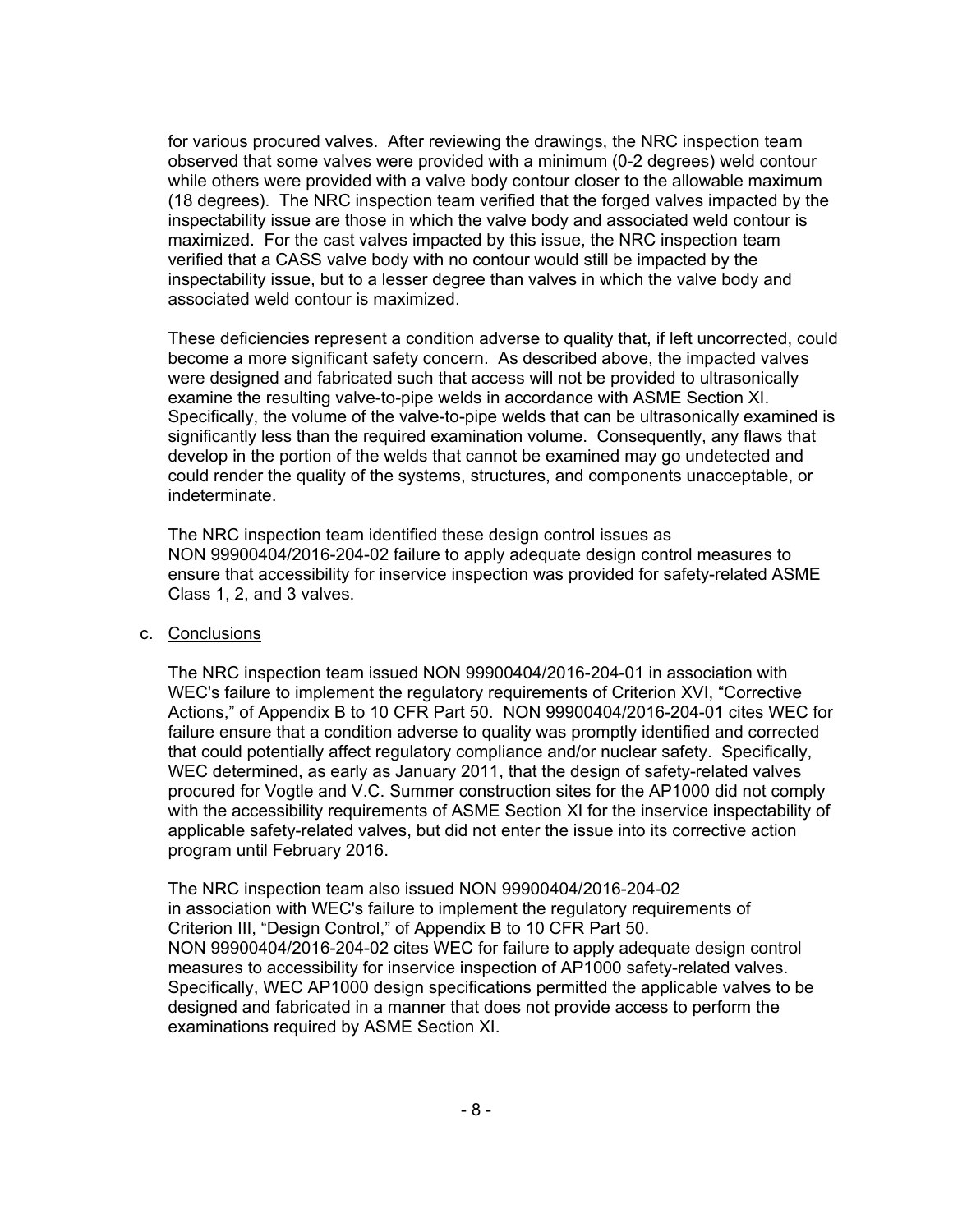## 3. Corrective Action

## a. Inspection Scope

The NRC inspection team reviewed WEC's policies and implementing procedures that govern the corrective action program to verify compliance with the requirements of Criterion XVI, "Corrective Action," of Appendix B to 10 CFR Part 50. Specifically, the NRC inspection team evaluated the following items:

- WEC's corrective actions for three nonconformances associated with NRC inspection report number 99900404/2015-202, dated April 14, 2015 (ADAMS Accession Number ML15070A213), to verify that actions described in WEC's response to the NONs (ADAMS Accession Number ML15146A097 and ML15201A128) adequately addressed the findings.
- WEC's implementation of corrective actions associated with NON 99900404/2012-201-01, issued for inadequate testing relating to AP1000 squib valves, documented in inspection report 99900404/2012-201 (ADAMS Accession Number ML12313A461), dated November 9, 2012.
- WEC's implementation of AP1000-related corrective actions issued since January 2015 to verify that conditions adverse to quality were promptly identified and corrected, and for significant conditions adverse to quality, the CAPALs specified the cause of these conditions and corrective actions to prevent recurrence.

The attachment to this inspection report lists the individuals interviewed and documents reviewed by the NRC inspection team.

## b. Observations and Findings

## b.1 Corrective Action Associated with NON 99900404/2015-202-01

NON 99900404/2015-202-01 (NON-1) was issued for WEC's failure to verify, by auditing, that activities affecting safety-related functions had been correctly performed. The NRC inspection team verified that WEC adequately addressed the two examples cited for NON-1.

Example 1 of NON-1 identified WEC's failure to take timely and effective corrective actions to address significant conditions adverse to quality relating to the oversight of suppliers and the inadequate use of the qualified supplier list. The NRC inspection team reviewed numerous CAPALs that were opened to address the two examples cited in the NON.

The NRC inspection team verified that WEC had effectively completed the actions described in the CAPALs. The documents reviewed included a self-assessment of WEC's organization, effectiveness evaluation of the corrective action program, re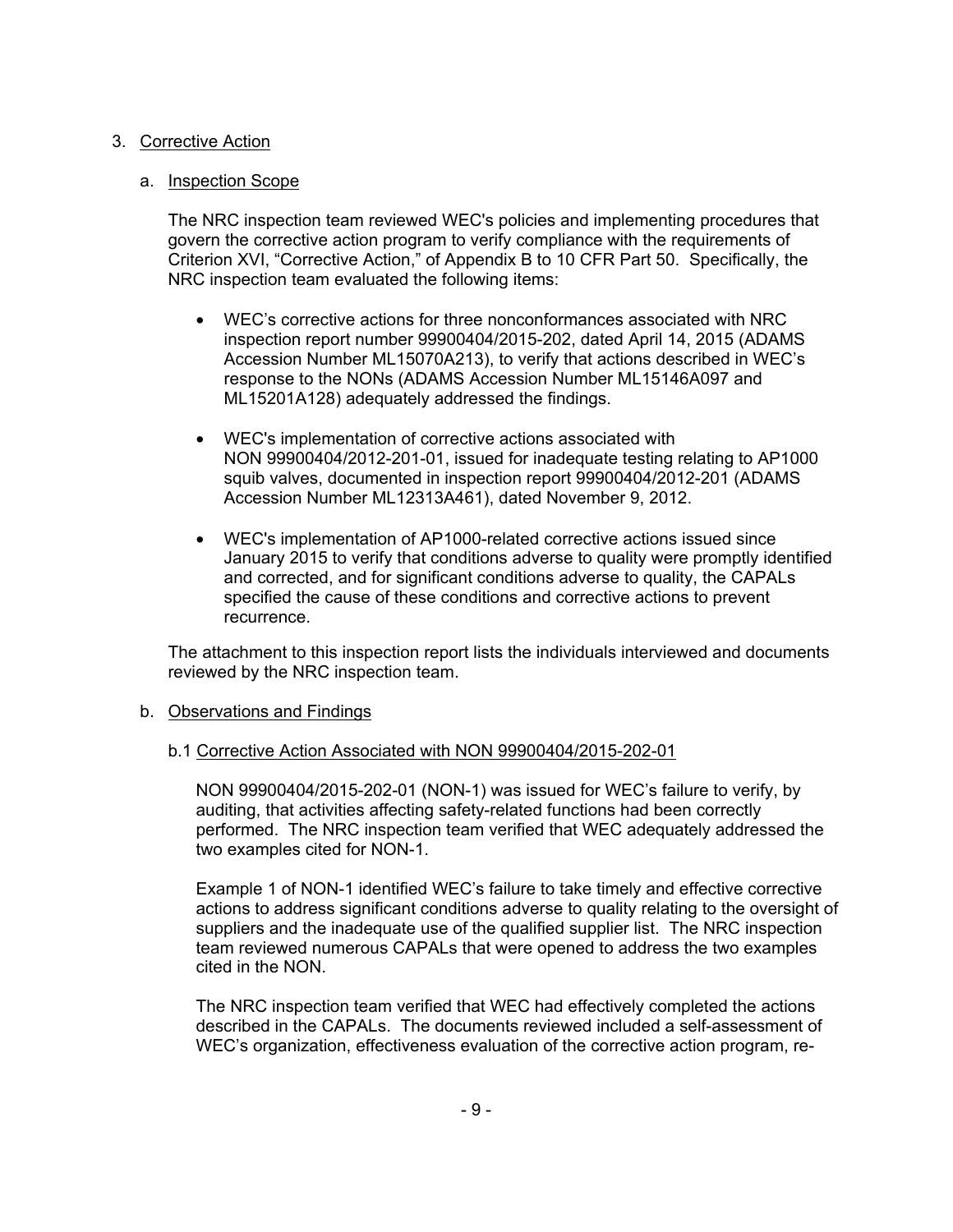qualification of personnel, revision and consolidation of procedures, and the institution of the Westinghouse Executive Corrective Action Review Board. The NRC inspection team reviewed the current approved procedures affected by this NON to verify that these procedures contained the changes described by the corrective actions and that any required training was properly completed.

Example two of NON-1 identified WEC's failure to verify that its suppliers had measures in place to assure that purchased material, equipment, and services conformed to the procurement documents. WEC decided to address corrective actions for this example under the corrective actions for NON 99900404/2015-202-03 because these issues have overlapping aspects.

The NRC inspection team did not identify any issues of significance associated with WEC's corrective actions to NON-1; however, many of the corrective actions that addressed the weaknesses pertaining to supplier oversight were addressed by WEC under its response to Nonconformance 99900404/2015-202-03 (NON-3) cited against Criterion VII, "Control of Purchased Materials." Therefore, NON-1 will remain OPEN pending the adequate closure of NON-3.

#### b.2 Corrective Action Associated with NON 99900404/2015-202-02

NON 99900404/2015-202-02 (NON-2) was issued for WEC's failure to establish measures to assure that conditions adverse to quality were promptly corrected, and for significant conditions adverse to quality, corrective actions were taken to preclude repetition. The NRC inspection team verified that WEC adequately addressed three of the four examples cited for NON-2. Specifically, the NRC inspection team assessed the CAPALs opened to address the nonconformance examples associated with the inadequate management oversight for the control of suppliers (Example one), inadequate audit of suppliers (Example two), and inadequate characterization of corrective actions for the condensate return system (Example four). Due the extent of the document review and limitations on time, the NRC inspection team was unable to evaluate the CAPALs issued to address Example three of NON-2 for deficiencies associated with WEC's internal audit program.

Based on the documents reviewed, the NRC inspection team did not identify any issues of significance associated with WEC's corrective actions to NON-2. As noted above, the NRC inspection team was unable to evaluate corrective actions associated with Example three of the nonconformance, which was issued to address weaknesses in WEC's internal audit program, NON-2 will remain OPEN until corrective actions associated with Example three can be verified.

## b.3 Corrective Action Associated with NON 99900404/2015-202-03

The NRC inspection team verified that WEC adequately resolved NON 99900404/2015-202-03 (NON-3) for failure to verify that its suppliers had measures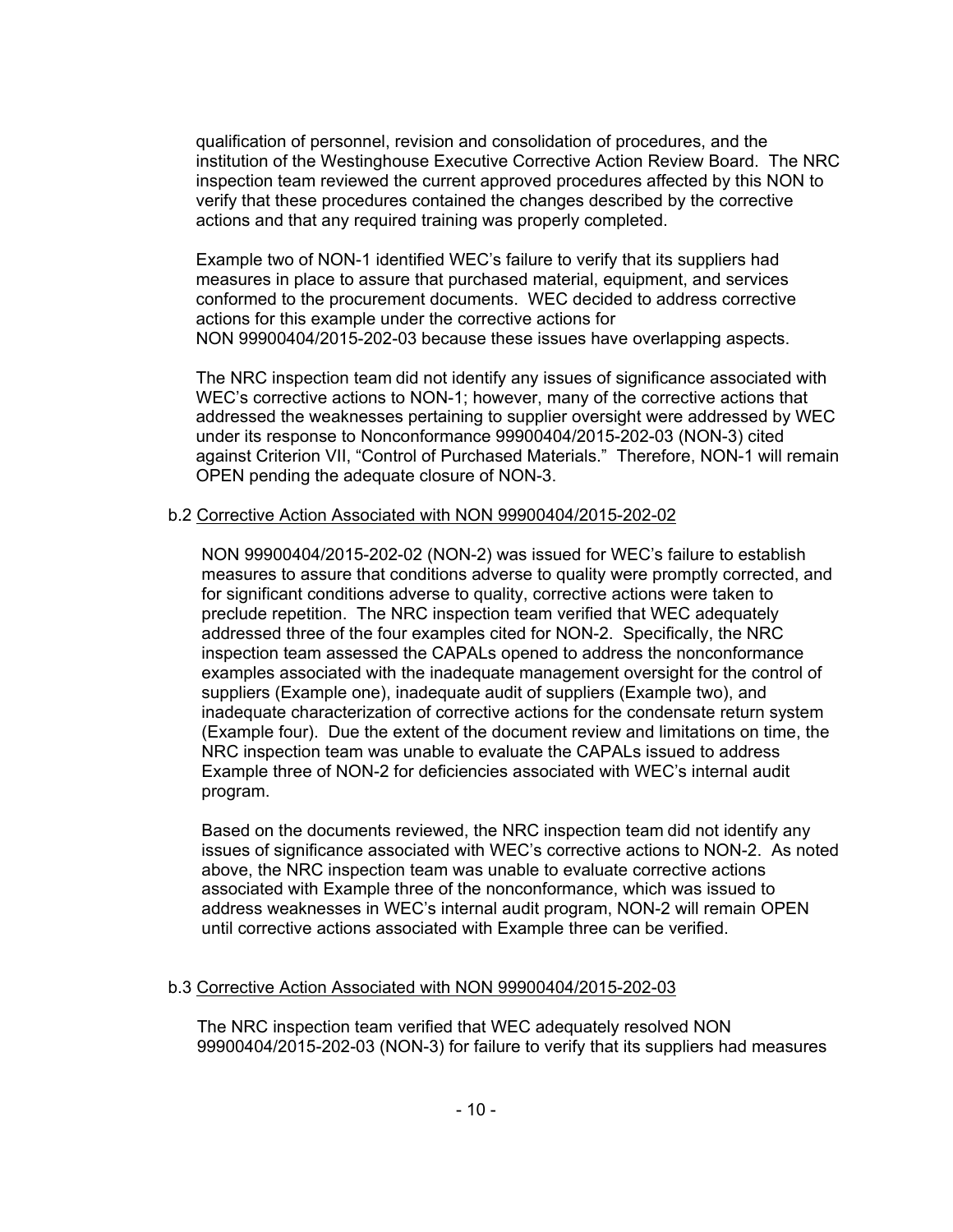in place to assure that purchased material, equipment, and services conform to the procurement documents. The NRC inspection team reviewed several CAPALs that were opened to address both this and NON-1 since there were overlapping aspects relating to selection of suppliers for both NONs. NON-3 specifically addressed deficiencies identified with the procurement of services from L&S Machine Company LLC (L&S) and Peerless Manufacturing Company. The NRC inspection team verified that WEC had effectively completed the actions described in the CAPALs. The documents reviewed included a self-assessment of the procurement process, re-qualification of personnel, verification of current status as approved suppliers for both L&S and Peerless, extent of condition for previously procured services, and revision to procedures and external audits used to qualify or dedicate suppliers' services. The NRC inspection team also reviewed the current approved supplier list, sampled audits performed on some of these vendors, and interviewed procurement personnel regarding the plan to streamline all of WECs procurement activities.

The NRC inspection team did not identify any issues of significance associated with WEC's corrective actions to NON-3. At the time of this inspection, WEC was still in the progress of performing an effectiveness review for NON-3 corrective actions. Therefore, NON-3 will remain OPEN pending successful completion and verification of WEC's effectiveness review.

#### b.4 Corrective Action Associated with NON 99900404/2012-201-01

The NRC inspection team verified that WEC adequately resolved Nonconformance 99900404/2012-201-01 for failure to verify the adequacy of certain design features and include the most adverse design conditions in the test program for performing functional testing of the AP1000 squib valve actuators.

The inspectors reviewed WEC corrective actions which included revisions to functional qualification reports and test plans for the affected squib valves and determined that the "no fire" testing was performed for the squib valve actuators. In addition, as documented in NRC Inspection Report 99900905/2012-201 (ML12242A459), the NRC previously observed squib valve actuator testing including performance of the "no fire" testing. The NRC inspection team also verified that the valve testing included the temperature of the most adverse design condition with respect to operation of the valve. Specifically, the original concern was that the valve shear caps were not tested at room temperature where this would require more force to operate the valves. To address this concern, WEC included shear cap lot acceptance testing into the squib valve qualification documentation where a sample of shear caps from each lot were tested at room temperature. Based on the review, the NRC inspection team determined that the corrective actions implemented were adequate to address the identified nonconformance. Therefore, NON 99900404/2012-201-01 is CLOSED.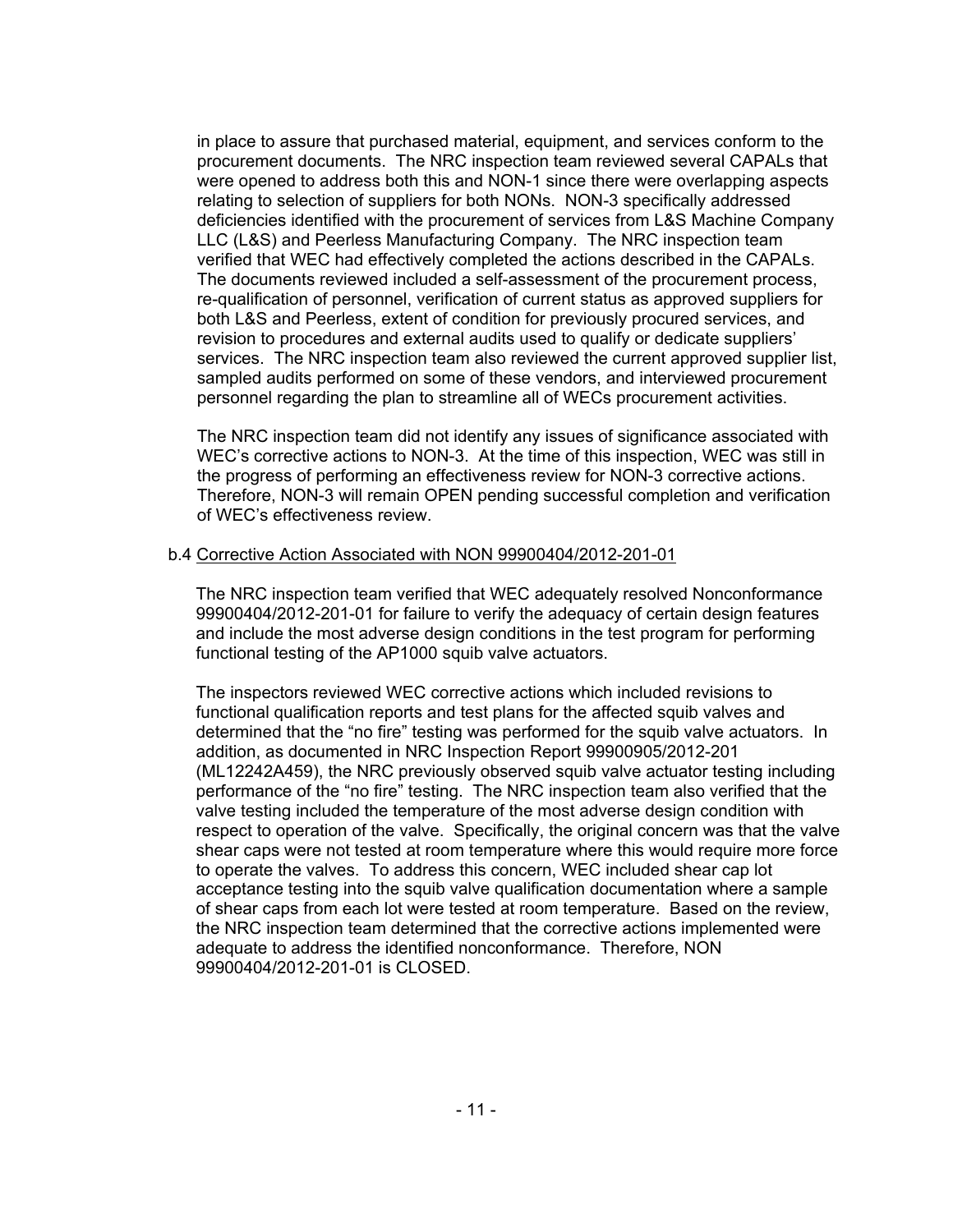## c. Conclusions

The documentation reviewed by the NRC inspection team showed that corrective actions described by WEC in its response letter to NRC inspection report 99900404/2015-202, dated April 14, 2015 (ADAMS ML15070A213) adequately addressed the issues described in the nonconformances. However, at the time of the inspection, corrective actions related to these nonconformances were still outstanding. Consequentially, the inspectors could not satisfactorily close the Nonconformances until WEC completes all corrective actions relating to these issues. Therefore, NONs 99900404/2015-202-01, 99900404/2015-202-02, and 99900404/2015-202-03 will remain OPEN and may be reviewed for closure at a future NRC inspection.

The NRC inspection team reviewed corrective actions associated with NON 99900404/2012-201-01 issued for inadequate testing relating to AP1000 squib valves. The NRC inspection team determined that the corrective actions implemented were adequate to address the identified NON. Therefore, NON 99900404/2012-201-01 is CLOSED.

## 4. Entrance and Exit Meeting

On September 26, 2016, the NRC inspection team presented the inspection scope during an entrance meeting with Mr. Steve Hamilton, Senior Vice President of Quality, Environment, Health & Safety and WEC staff. On September 30, 2016, the NRC inspection team presented the inspection findings during an exit meeting with Mr. Ronnie Gardner, Vice President of Global Quality Programs, and WEC staff. The attachment to this report lists the participants of the entrance and exit meeting attendees, and those personnel interviewed by the NRC inspection team.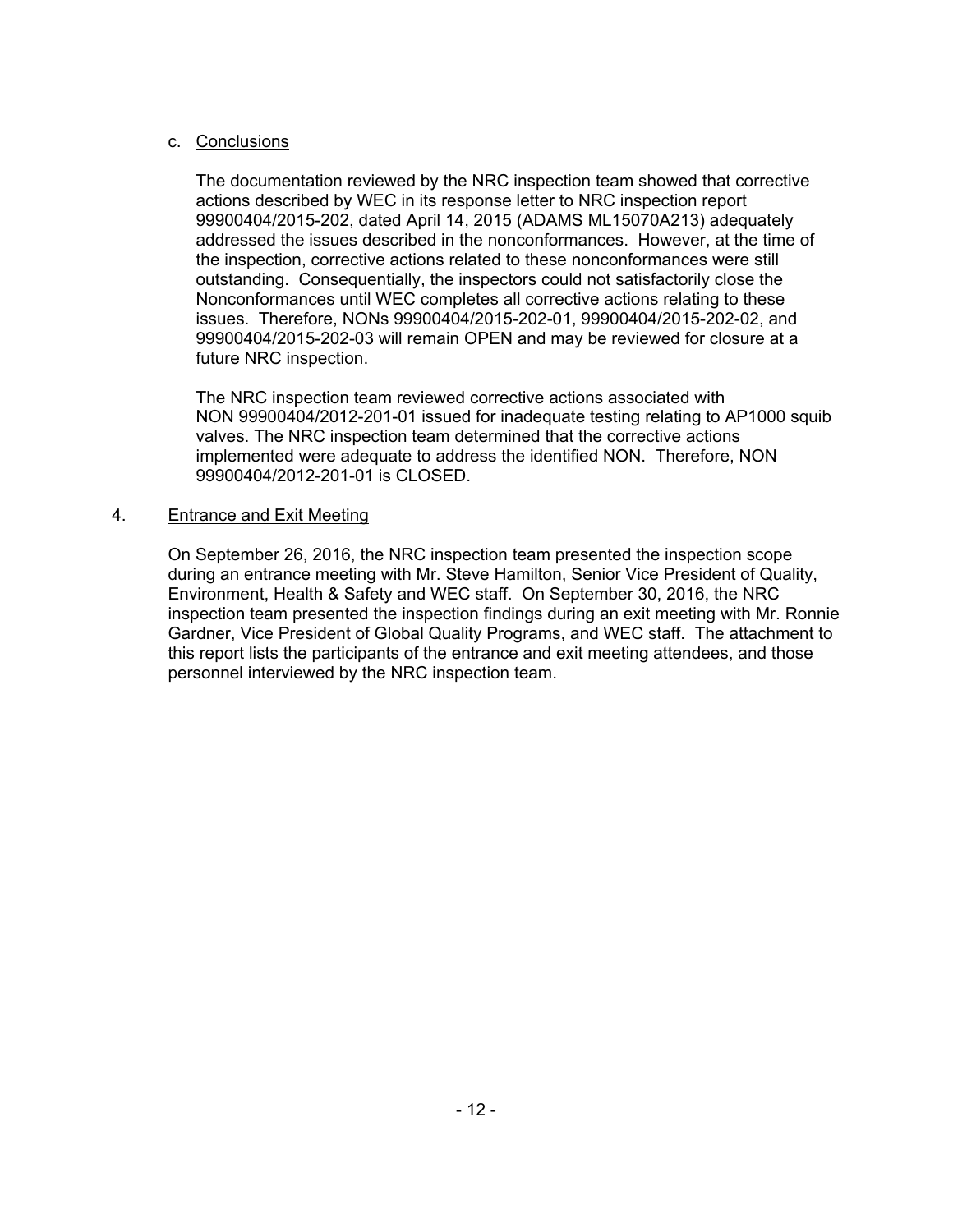# **ATTACHMENT**

# 1. ENTRANCE/EXIT MEETING ATTENDEES AND KEY POINTS OF CONTACT

| <b>Name</b>                 | <b>Title</b>                                                                         | <b>Affiliation</b> | <b>Entrance</b>         | <b>Exit</b>             | Interviewed |
|-----------------------------|--------------------------------------------------------------------------------------|--------------------|-------------------------|-------------------------|-------------|
| Jermaine Heath              | <b>Inspection Team Leader</b>                                                        | <b>NRC</b>         | X                       | X                       |             |
| Jonathan Ortega-<br>Luciano | Inspector                                                                            | <b>NRC</b>         | X                       | X                       |             |
| Jose Jiminez                | Inspector                                                                            | <b>NRC</b>         | X                       | X                       |             |
| Tuan Le                     | Inspector                                                                            | <b>NRC</b>         | $\overline{\mathsf{x}}$ | $\overline{\mathsf{x}}$ |             |
| <b>Steven Downey</b>        | Inspector                                                                            | <b>NRC</b>         | X                       | X                       |             |
| Tim Steadham                | Inspector                                                                            | <b>NRC</b>         | $\overline{\mathsf{x}}$ | $\overline{\mathsf{x}}$ |             |
| Kerri Kavanagh              | Chief                                                                                | <b>NRC</b>         |                         | $\overline{\mathsf{x}}$ |             |
| <b>Brian Smith</b>          | Deputy Director, DCIP                                                                | <b>NRC</b>         |                         | $\overline{\mathsf{x}}$ |             |
| Alan Edwards                | Inspector                                                                            | <b>ONR</b>         | Χ                       | $\sf X$                 |             |
| Jim Caul                    | Inspector                                                                            | <b>ONR</b>         | X                       | X                       |             |
| <b>Steve Hamilton</b>       | <b>Senior Vice President</b><br>Quality, Environment,<br>Health & Safety (QEHS)      | <b>WEC</b>         | X                       |                         |             |
| Sara DiTammaso              | Manager, ITAAC &<br>Inspection                                                       | <b>WEC</b>         | X                       | X                       |             |
| Ron Wessel                  | <b>Principal Engineer</b>                                                            | <b>WEC</b>         |                         | X                       |             |
| <b>Paul Russ</b>            | Director, US Licensing &<br><b>Regulatory Support</b>                                | <b>WEC</b>         | X                       |                         |             |
| Mark Urso                   | Manager ASME Engineering                                                             | <b>WEC</b>         | X                       | X                       |             |
| Ronnie Gardner              | VP, Global Quality<br>Programming                                                    | <b>WEC</b>         | X                       | X                       |             |
| Shayan Sinhn                | <b>Licensing Engineer</b>                                                            | <b>WEC</b>         | X                       | X                       |             |
| Angela Zubroski             | Principal Quality Engineer,<br><b>Quality Programs</b>                               | <b>WEC</b>         | X                       |                         |             |
| Michael<br>Stefanchik       | Manager, Supplier Quality<br>Assessment                                              | <b>WEC</b>         | X                       | X                       | X           |
| Kevin Accornerd             | <b>Principal Engineer</b>                                                            | <b>WEC</b>         |                         |                         |             |
| <b>Bernie Copsey</b>        | Director, Energy Center Of<br><b>Excellence Quality &amp;</b><br>Process Improvement | <b>WEC</b>         | X                       | X                       |             |
| David Arrigo                | Program Manager, Codes &<br><b>Stds</b>                                              | <b>WEC</b>         | X                       | X                       |             |
| <b>Bradley Mustio</b>       | Pricipal QA Engineer, UK<br>Moorside                                                 | <b>WEC</b>         | X                       | X                       |             |
| Donna Burns                 | Manager, NP & MP                                                                     | <b>WEC</b>         | X                       | X                       |             |
| Lori Lubic                  | Manager, Quality Programs                                                            | <b>WEC</b>         | $\overline{\mathsf{x}}$ | $\overline{\mathsf{x}}$ |             |
| <b>Tara Werner</b>          | Director, Quality Program &<br>Programs & Assessment                                 | <b>WEC</b>         | X                       | X                       |             |
| Luca Oriani                 | VP, New Plants Engineering                                                           | <b>WEC</b>         | X                       | X                       |             |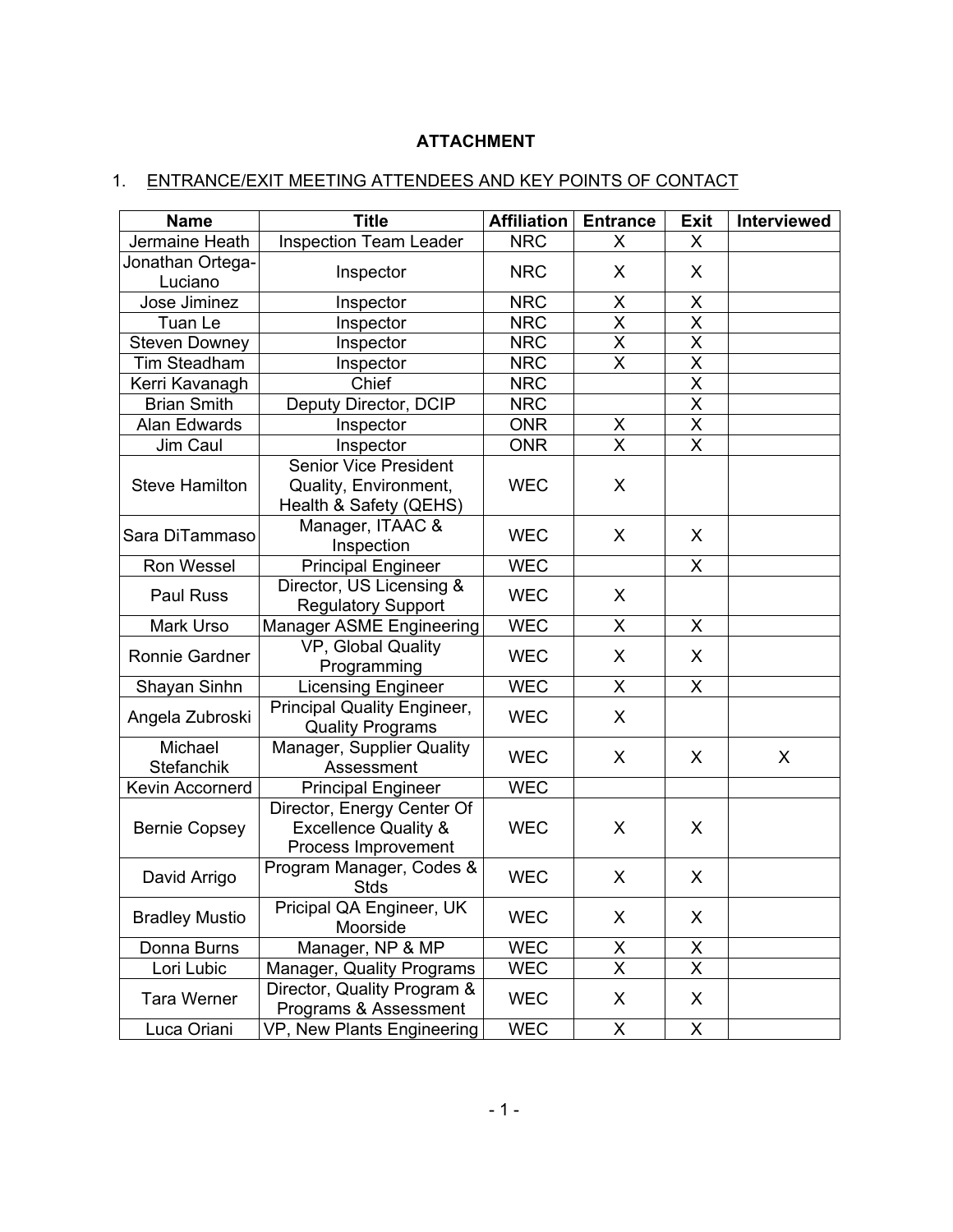# ENTRANCE/EXIT MEETING ATTENDEES AND KEY POINTS OF CONTACT (CONT.)

| Name                     | <b>Title</b>                                          | Affiliation | Entrance                        | Exit                    | Interviewed |
|--------------------------|-------------------------------------------------------|-------------|---------------------------------|-------------------------|-------------|
| Doug Ezar                | <b>Operations Lead</b>                                | <b>WEC</b>  | X                               | X                       |             |
| <b>Elise Hamilton</b>    | <b>Operations Manager</b>                             | <b>WEC</b>  | X                               |                         |             |
| <b>Mark Marsuter</b>     | <b>Director Procurement</b><br>Engineering            | <b>WEC</b>  | X                               |                         |             |
| <b>Mike Wilkie</b>       | Director, Mechanical<br>Engineering                   | <b>WEC</b>  | X                               |                         | X           |
| Zak Kupec                | <b>QEHS Lead Screener</b>                             | <b>WEC</b>  | X                               |                         |             |
| Amanda Hurley            | Manager, HU/Trend (V.C.<br>Summer)                    | <b>WEC</b>  | X                               |                         |             |
| Michal McCullogh         | <b>Engineering Manager,</b><br><b>Vogtle Site</b>     | <b>WEC</b>  | X                               |                         |             |
| Kevin Kilmer             | Director, Global Inventory<br>Management              | <b>WEC</b>  | X                               | X                       |             |
| <b>Mathew Welborn</b>    | Program Manager, OE/LL                                | <b>WEC</b>  | X                               |                         |             |
| <b>Eric Rossi</b>        | Manager, Product and Plant<br>Licensing               |             | X                               |                         |             |
| Donna Aiken-Colflesh     | <b>CAP Action Program</b><br><b>Strategic Lead</b>    | <b>WEC</b>  | X                               |                         |             |
| Lidia Haddock            |                                                       | <b>WEC</b>  |                                 | $\pmb{\times}$          |             |
| <b>Heath Susini</b>      | Project Manager, UK<br>Licensing                      | <b>WEC</b>  |                                 | X                       |             |
| <b>Brian McIntyre</b>    | Director, VC Summer<br>Licensing                      | <b>WEC</b>  |                                 | X                       |             |
| Adam Tamilia             | <b>Procurement Engineer</b>                           | <b>WEC</b>  |                                 | X                       |             |
| <b>Mike Klinvex</b>      | <b>Licensing Engineer</b>                             | <b>WEC</b>  |                                 | X                       |             |
| <b>Rick Rishel</b>       | <b>Fellow Engineer</b>                                |             | $\frac{\mathsf{X}}{\mathsf{X}}$ | $\overline{\mathsf{x}}$ | X           |
| Remington Iddings        | <b>Licensing Engineer</b>                             | <b>WEC</b>  |                                 | $\sf X$                 |             |
| Dave Varner              | <b>VP/Chief Procurement</b><br>Officer                | <b>WEC</b>  | X                               |                         |             |
| Nancy Closky             | Manager, Component<br><b>Technical Issues</b>         | <b>WEC</b>  | X                               | X                       |             |
| <b>Ted Anderen</b>       | Director, Component<br>Replacement and<br>Engineering | <b>WEC</b>  | X                               | X                       |             |
| Sean Halfhill            | Manager, MRCDA-II                                     | <b>WEC</b>  |                                 | X                       |             |
| Angela Zubroski          | <b>Principal Quality Engineer</b>                     | <b>WEC</b>  |                                 | X                       |             |
| Mathew Welborn           | Program Manager, OE/LL                                | <b>WEC</b>  | X                               |                         |             |
| Zach Harper              | <b>Licensing Manager</b>                              | <b>WEC</b>  | $\overline{\mathsf{x}}$         |                         | X           |
| Jim Gresham              | Manager, Regulator<br>Compliance                      | <b>WEC</b>  | X                               | X                       |             |
| <b>Anthony Schoedel</b>  | <b>Licensing Engineer</b>                             | <b>WEC</b>  | X                               | X                       |             |
| Jennifer MeNeely         | <b>Licensing Engineer</b>                             | <b>WEC</b>  | X                               | $\pmb{\mathsf{X}}$      | X           |
| <b>Timothy Northcott</b> | Manager, Global CAP                                   | <b>WEC</b>  | $\overline{X}$                  | $\overline{\mathsf{X}}$ |             |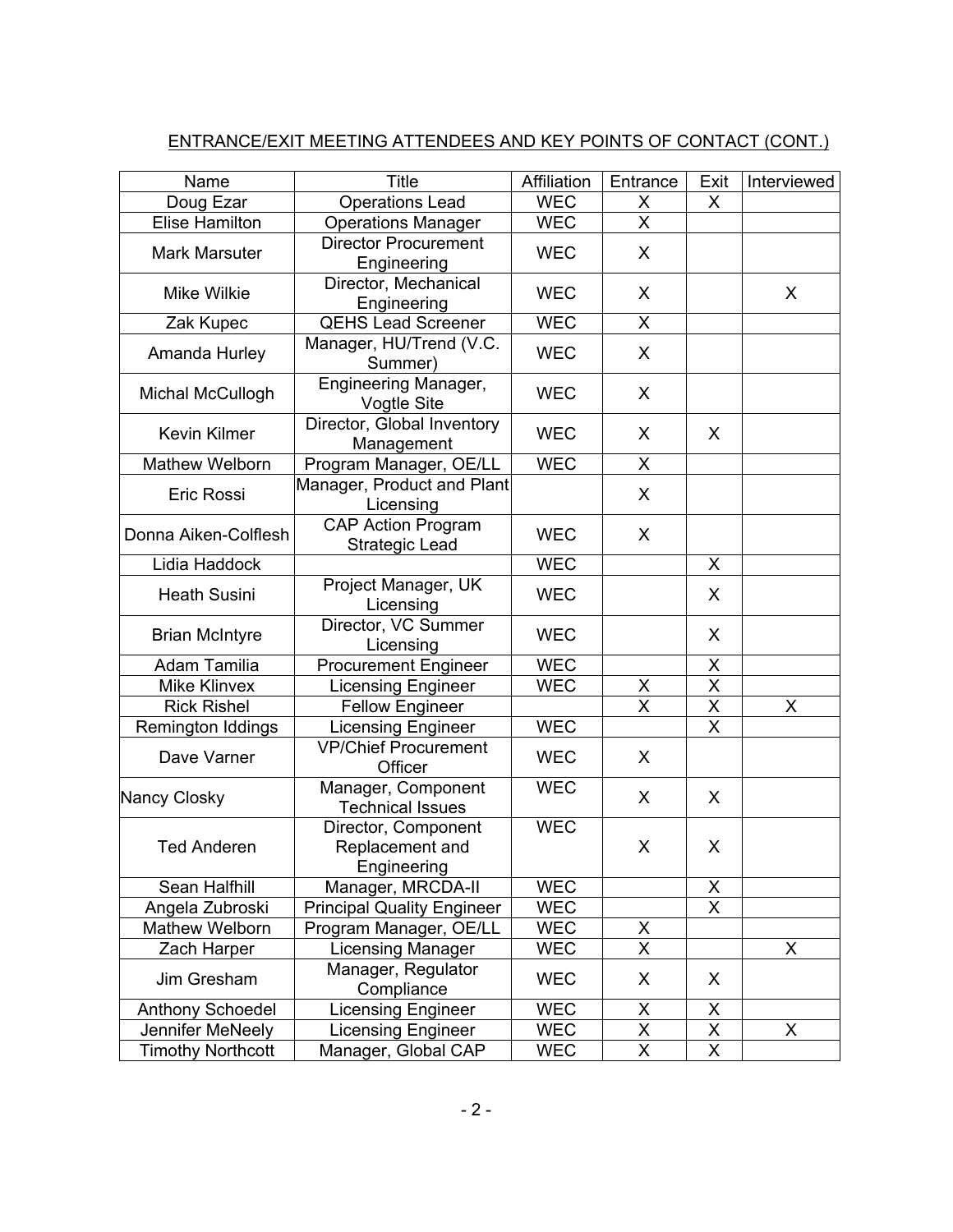# ENTRANCE/EXIT MEETING ATTENDEES AND KEY POINTS OF CONTACT (CONT.)

| <b>Name</b>           | <b>Title</b>                                          | <b>Affiliation</b> | <b>Entrance</b> | <b>Exit</b> | Interviewed |
|-----------------------|-------------------------------------------------------|--------------------|-----------------|-------------|-------------|
| <b>Ed Renaud</b>      | Engineering manager, CGD,<br><b>Codes and Stds</b>    | <b>WEC</b>         | X               | X           |             |
| Zachary Kupec         | Lead Screener, Global CAP                             | <b>WEC</b>         |                 | X           |             |
| <b>Mike Corlettie</b> | Director, UK Ap1000 Project,<br>Engineer, & Licensing | <b>WEC</b>         |                 | X           |             |
| <b>Greg Glenn</b>     | Ap1000 ITAAC & Inspection<br>Report                   | <b>WEC</b>         | X               |             |             |
| Jason<br>Eisenhower   | Manager, UK Licensing                                 | <b>WEC</b>         |                 | X           |             |
| <b>Preston Vock</b>   | <b>Fellow Engineer</b>                                | <b>WEC</b>         |                 |             | X           |
| <b>Ed Pleins</b>      | <b>Principal Engineer</b>                             | <b>WEC</b>         |                 |             | X           |
| Warren Banford        | <b>Consulting Engineer</b>                            | <b>WEC</b>         |                 |             | X           |
| Andy Breneman         | Product/Resource Manager                              | <b>WEC</b>         |                 |             | Χ           |
| Mark Urso             | Manager, AP1000<br><b>Engineering Integration</b>     | <b>WEC</b>         |                 |             | X           |

# 2. LIST OF ITEMS OPENED, CLOSED, AND DISCUSSED

| Item Number          | <b>Status</b> | Type       | Description          |
|----------------------|---------------|------------|----------------------|
| 99900404/2012-201-01 | Closed        | <b>NON</b> | <b>Criterion III</b> |
| 99900404/2015-202-01 | Remain Open   | <b>NON</b> | Criterion I          |
| 99900404/2015-202-02 | Remain Open   | <b>NON</b> | <b>Criterion XVI</b> |
| 99900404/2015-202-03 | Remain Open   | <b>NON</b> | <b>Criterion VII</b> |
| 99900404/2016-204-01 | Open          | <b>NON</b> | <b>Criterion XVI</b> |
| 99900404/2016-204-02 | Open          | <b>NON</b> | <b>Criterion III</b> |

# 3. NRC INSPECTION PROCEDURES USED

- Inspection Procedure (IP) 36100, "Inspection of 10 CFR Part 21 Programs for Reporting Defects and Noncompliance"
- IP 43002, "Routine Inspections of Nuclear Vendors"
- IP 43004, "Inspections of Commercial Grade Dedication Programs"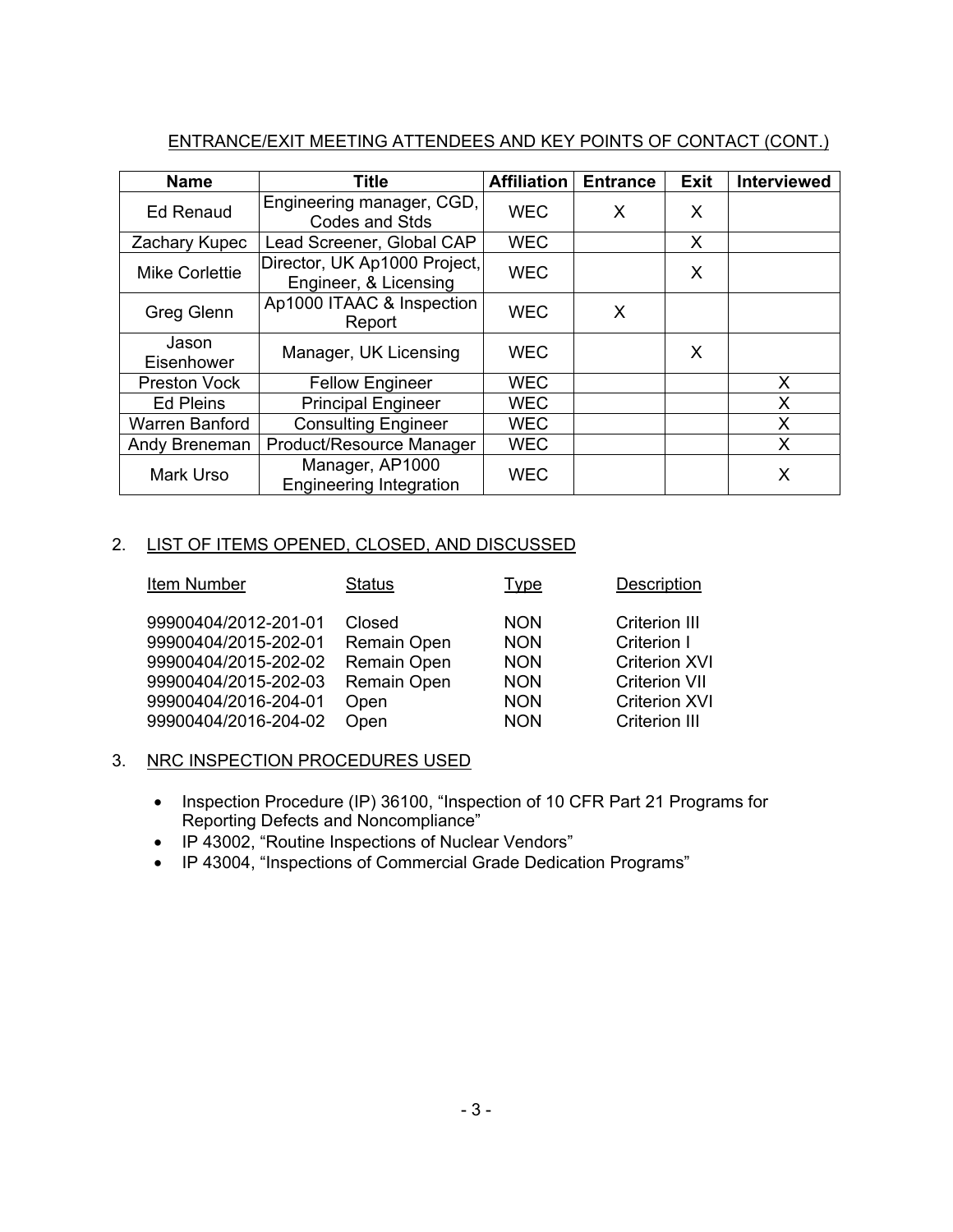# 4. LIST OF DOCUMENTS REVIEWED

# Corrective Actions and Extent of Condition

- CAPAL 100078778, NDE Requirement Not Performed on V6-409 Support Pins for Vogtle 3, dated February 10, 2015
- CAPAL100383544, Nonconforming Materials Supplied by Supplier Discovered After Delivery, dated May 17, 2015
- CAPAL 100331507, KB25 and KB36 calculation deficiencies, dated September 30, 2015
- CAPAL 100170827, Discrepancies between design and licensing basis, dated March 26, 2015
- CAPAL 100393510, Incorrect material Used on Embed. Plates, dated June 28, 2016
- CAPAL Issue ID 100361717, PSI/ISI Inspectability for AP1000 Component to Pipe Welds, dated February 18, 2016
- CAPAL Issue ID 100376365, Domestic PSI Program Plans, dated April 19, 2016
- CAPAL Issue ID 100412765, PSI/ISI Inspectability CAPAL Significance, dated September 14, 2016
- CAPAL Issue ID 100417162, ASME Section III Valve Design/Licensing Inspectability Requirements Discreprancy, 09/29/2016 (Opened in response to findings)
- CAPAL Issue ID 100341382, "Possible Counterfeit Components Used in the PC Node Box," dated November 4, 2015 (L2)
- CAPAL Issue ID 100345705, "Falsification of UT Calibration Block Heat Treatment," dated December 11, 2015 (L1)
- CAPAL Issue ID 100078299, "Loss of Status Control for PV44 Valves at V.C. Summer," dated February 6, 2015 (L2)
- CAPAL Issue ID 100199478, "VC Summer 3 Closure Head Rod Travel Housing PT Indications," dated April 8, 2015 (L2)
- CAPAL Issue ID 100078778, "NDE Requirement Not Performed on V6-409 Support Pins for Vogtle 3," dated February 10, 2015 (L2)
- CAPAL Issue ID 100299217, "Discrepancy Between Calc and Drawing," dated May 8, 2015 (L2)
- CAPAL Issue ID 100173014, "Vogtle WEC SEG Performing ASME Section III Design Work Without ASME Accreditation," dated March 31, 2015 (L3)
- CAPAL Issue ID 100214742, "Squib Valve IEEE Testing 1 Amp No Fire Testing," dated March 29, 2012 (L4)
- CAPAL Issue ID 100214842, "Squib Valve Operational Parameters," dated March 30, 2012 (L2)
- CAPAL Issue ID 100000085, "Negative NRC Results at Obayashi," dated September 16, 2011
- CAPAL Issue ID 100000447, "Discrepancy between Pressurizer Column Embedment Design Loads and Actual Loads," dated May 10, 2013 (L1)
- CAPAL 100077431 NRC Potential Issue Inadequate Corrective Action
- CAPAL 100326623 Inconsistent compliance with CAP requirements
- CAPAL 100073951 Condensate Return IRWST steaming rate discrepancy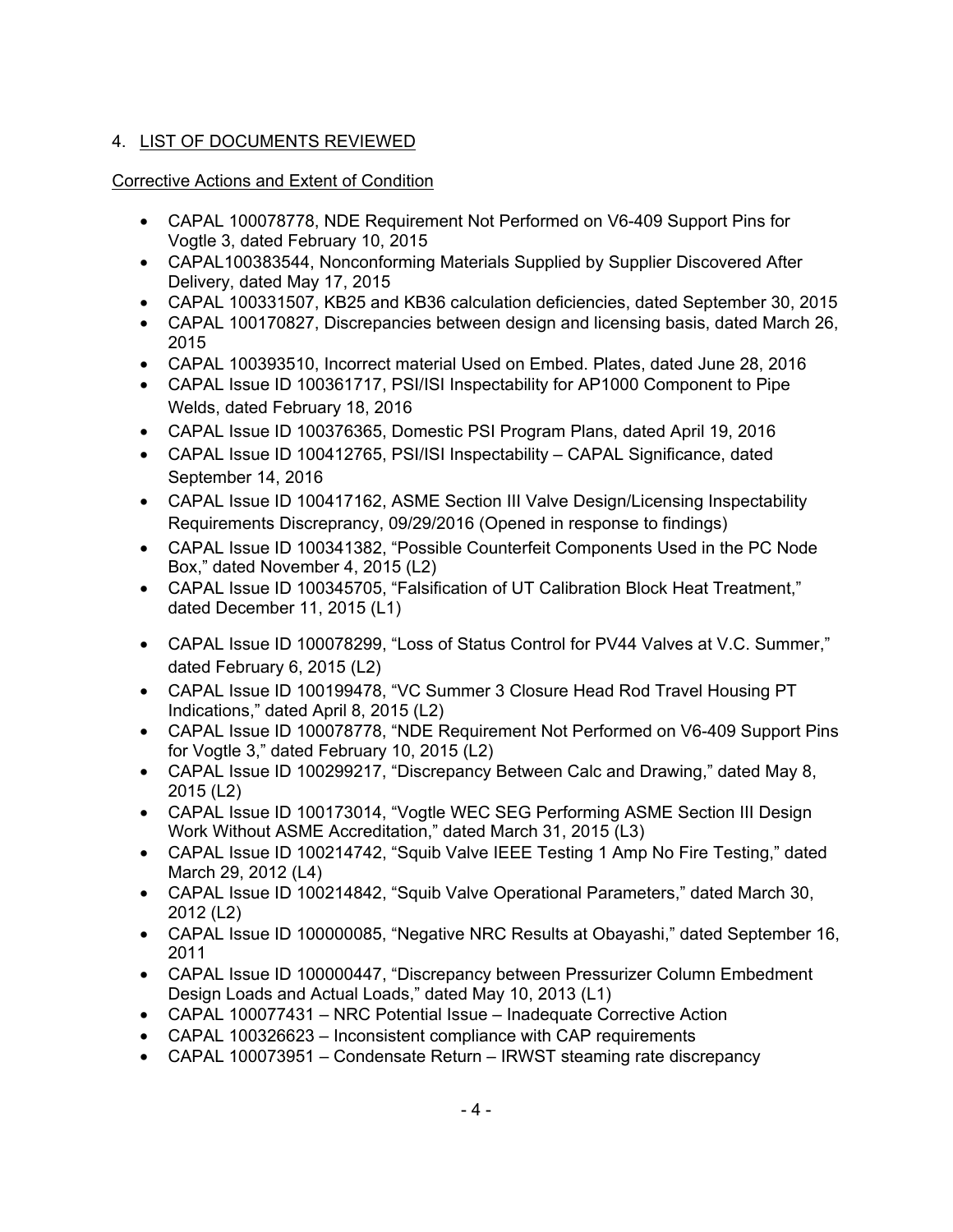- CAPAL 100000472 Purchase Requisition/Purchase Order Processing Violates Numerous WEC-7.5 Requirements, reference IR
- CAPAL 100312448 Peerless Manufacturing Company Additional SR POs
- CAPAL 100077746 Inadequate oversight of suppliers CRA-2014-111
- CAPAL 100377138 dated 4/21/16
- CAPAL 100382797 dated 5/13/16
- RCA "Failure to Address ONR Regulatory Issues on ASME Section III Calculations for Structural Integrity" Issue 100377138 Rev.2 dated 7/6/2016
- ACAR Issue 100382797 "Deficiency in ASME Calculation for AP1000" investigator Kevin E. Spencer (2016)
- CAPs 12-264-M017, "ASME Section III Criteria on WEC Quality Release," dated September 20, 2012
- CAPs 13-001-C004, "Improper Closure of Corrective Actions," dated January 1, 2013
- CAPs 13-122-M034, " Errors Within Data package SV4-PV31-VQQ-001, Rev. 0," dated May 2, 2013
- CAPs 13-212-M042, "CAP 13-001-C004.01 Closure Lacks Reference to Open IR and Commitments," dated July 31, 2013
- CAPs 13-218-C011, "Audit Team Lead Removed as QA Lead for CAPs 13-001-C004," dated August 6, 2013
- CAPs 11-259-M039, "Negative NRC Results at Obayashi," dated September 16, 2011
- CAPs 13-015-M043, "Making Revisions to Contingent Quality Release not Addressed in APP-GW-GAP-137, Rev. 0," dated January 15, 2013
- WSA-QEHS-15-1, "Self-Assessment of Corrective Action Program Implementation", dated July 31, 2015
- Apparent Cause Analysis (ACA) 100077431 [including CAPAL 100075345] CRA-2014- 111, "NRC Inspection Potential Issue – Inadequate Corrective Action and Extent of Condition Shortfalls"
- Root Cause Analysis (RCA) 100073951, "Condensate Return" March 7, 2015
- RCA 100326623," Inconsistent compliance with CAP requirements" dated December 7, 2015
- Root Cause Analysis, "Implementation of Purchase Requisition/Purchase Order Process frequently results in violation of Numerous WEC 7.5 Requirements, reference IR 10-014- W012, dated May 29, 2014
- Interim Effectiveness Review Report CAPAL 10000472, dated n/a
- Effectiveness Review Report CAPAL 100073951, dated March 7, 201
- Review of Safety Analyses Inputs for Inclusion in SAIK Database, dated December 3, 2015
- APP-SSAR-GS-001, "AP1000 Plant Safety Analysis Input Knowledgebase (SAIK) Methodology", dated October 14, 2015
- DCP\_DCP\_007060, "Design Experience/Lessons Learned from WEC RCA on Condensate Return", dated April 16, 2015
- DCP\_DCP\_007732, "Review of Safety Related Design Criteria in System Specification Documents", dated December 18, 2015Engineering & Design Coordination Report (E&DCR) – Revision of APP-SSAR-GS-001, dated October 13, 2015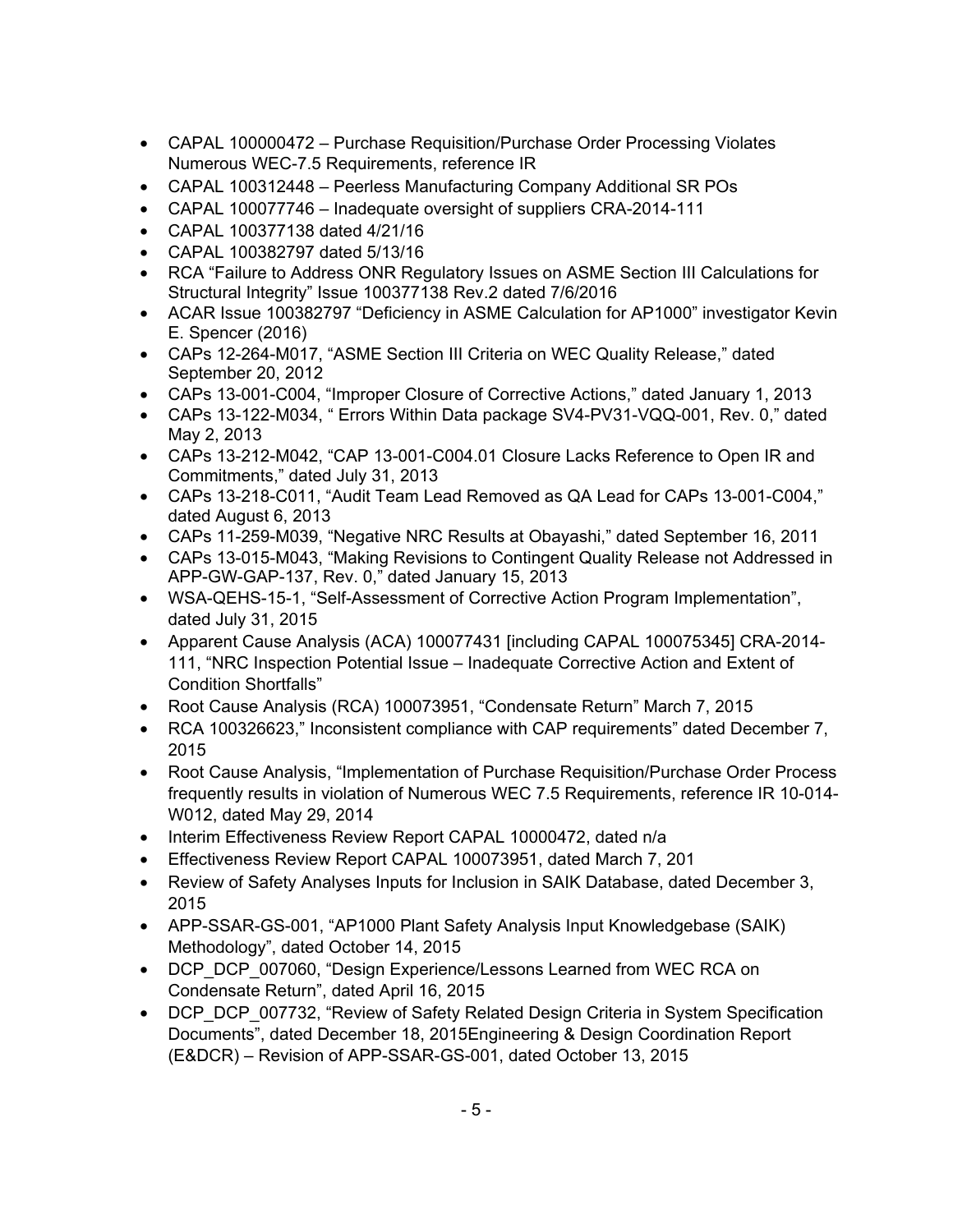- DCP\_DCP\_007271, "Review of CAPAL Commitment 800000015117", dated June 30, 2015
- CDI-BWR-ENG-16-001 (CDI) Commercial Dedication Instructor for computational fluid dynamics analysis work performed by peerless manufacturing company, revision 0, dated September 27, 2016
- LTR-TA-15-62, Revision 0 "LOFTRAN Applicability for Extended Closed Loop PRHR HX Operation", dated June 26, 2015
- LTR-EMPE-10-88, "Quality Assurance, Marking and Documentation Requirements for the Supply of Replacement Parts for Westinghouse Nuclear Parts Operations" revision 0, dated April 2010
- Letter NPP\_NPP\_000280, "Assess AP1000 plant licensing plans (domestic and international) content for guidance for addressing a compliance matrix and regulatory questions" , dated June 30, 2015
- Assessment of Fluid Systems' Excel Based Calculations, dated December 21, 2015
- AP1000 Design Change Proposal of APP-GW-GEE-5007 , dated April 21, 2015
- DCP\_DCP\_007847, "Corrective Action Review Board (CARB) Meeting Minutes Effectiveness Review Approval", dated November 9, 2015
- DCP\_DCP\_006939, "Corrective Action Review Board (CARB) Meeting Minutes Effectiveness Review Approval", dated March 9, 2015
- CAR 2012-0874, Evaluation of vendor's failure to provide quality products
- Root Cause Analysis Report CAR NO. 2012-0874 Revision 2, dated February 21, 2013
- CAR 2014-1961."Southern Nuclear Company Letter ND 14-1513, "Ineffective and Untimely Corrective Actions Related to Quality & Compliance Deficiencies for 10 CFR part 50 App M Modules and Submodules," dated October 1, 2014
- CAR 2015-3384, "Lack of N690 Mag Particle Testing of Cives SR Welded Couplers Embeds," dated September 10, 2015
- 2015-3384, "Vogtle 3 & 4 Apparent Cause Analysis Cives Steel Company Missed NDE of PJP Coupler Welds," dated January 15, 2015
- CAR 2015-4746, "Programmatic Discrepancy of Visual Acceptance Criteria," dated December 22, 2015
- CAR 2015-4484, "Duplicate Tag Numbers in Inventory," dated December 2, 2015
- Issue ID: 100382034, "Embedment plates that were needed to disposition nonconforming condition were scraped at the Vog," dated May 10, 2016
- Issue ID: 100361145, "SNC CRs 10180672 & 10181738 NRC IOC 16-002: Green NCV debrief by NRC at interim exit," dated February 15, 2016
- Issue ID: 100390225, "Green NCV for SS Couplers," dated June 14, 2016
- Issue ID: 100409799, "Non-Conforming for Cives Carbon Steel Plates at VC Summer Site," dated August 31, 2016
- Issue ID: 100413241, "Missing correspondence CAPAL for CAR 2015-3384 Corrective Action," dated September 16, 2016
- Issue ID: 100414651, "Review of the processes for holding material at site (Related to CAPAL 100382034)," dated September 23, 2016
- Issue ID: 100237332, "Inadequate Implementation Criterion I," dated April 25, 2015
- Issue ID: 100312448, " Peerless Manufacturing Company Additional SR POs," dated July 9, 2015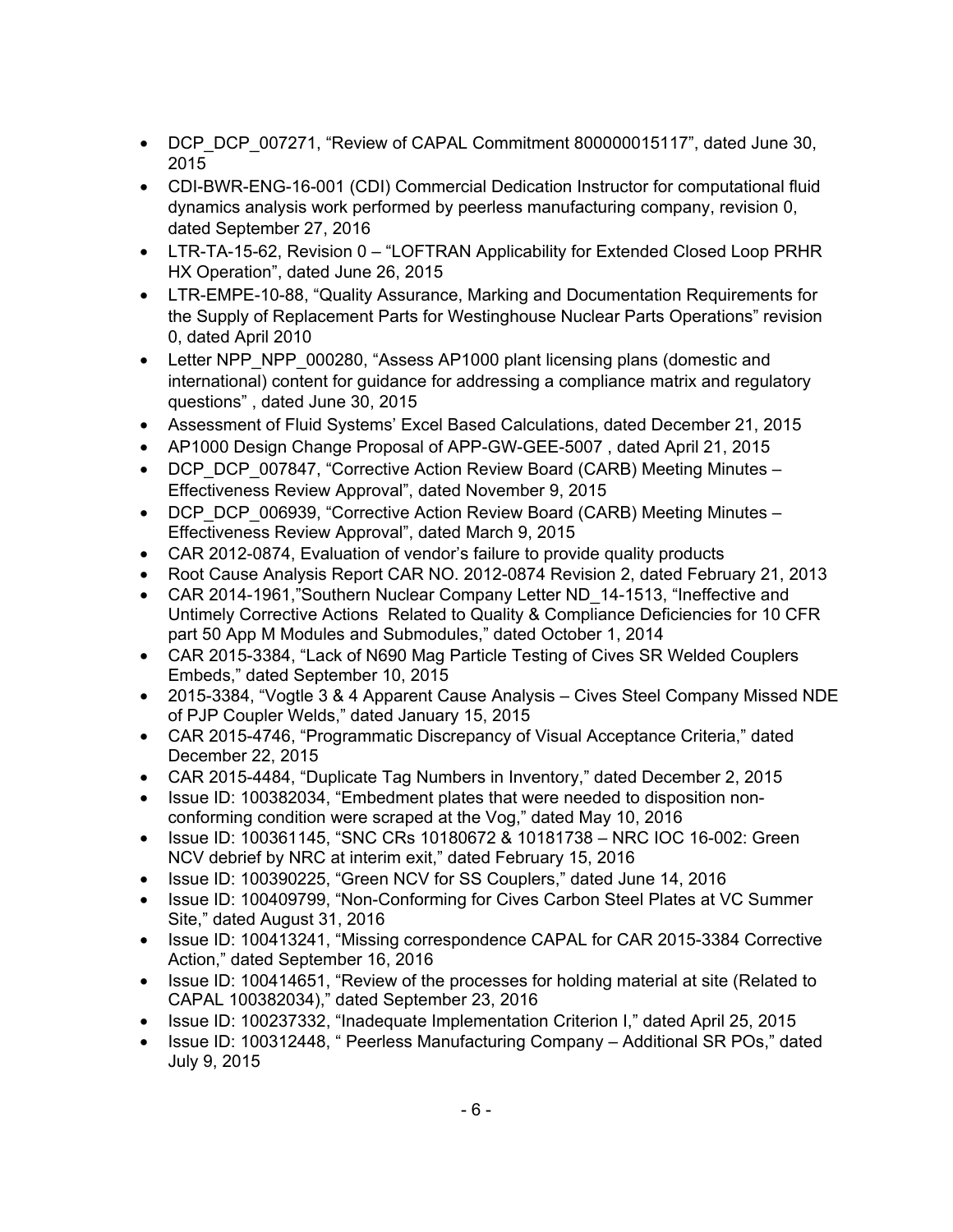- Issue ID: 100000472, "Purchase Requisition/Purchase Order Processing Violates Numerous WEC-7.5 Requirements, reference IR," dated May 31, 2013
- CAPs-RCA-13-151-M013, "Root Cause Analysis Implementation of Purchase Requisition/Purchase Order Process frequently results in violation of Number WEC-7.5 Requirements, reference IR 10-014-W012, Revision 1 dated May 29, 2014
- CDI-BWR-ENG-15-001, "Commercial Dedication Instruction for Computational Fluid Dynamics Analysis Work Performed by Peerless Manufacturing Company," Revision 1 dated July 31, 2015
- CDI-BWR-ENG-15-001 Results, "Commercial Dedication Instruction for Computational Fluid Dynamics Analysis Work Performed by Peerless Manufacturing Company," Revision 1 dated July 31, 2015
- Issue Number: 100312448 Limited Cause Analysis Report for Peerless Manufacturing Company – Additional Safety Related Purchase Orders."
- Issue ID: 100414592 "Potential Gap in Peerless Manufacturing CGS WES-2014-117," dated September 23, 2016
- CAR 2015-2745, "Cives Commercial Grade Dedication Plans and Procedures not reviewed and approved by CB&I," dated July 22, 2015

# **Correspondence**

- LTR-SRC-15-26, Closing Request for PI-15-004,"AP1000 Containment Basemat Analysis Model Applied Incorrect Thermal Boundary Conditions," dated March 3, 2015
- LTR-SRC-15-55, Closing Request for PI-15-016,"Lost Traceability for Safet-Related Parts," dated May 19, 2015
- Po6-68, Closing Request for PI-16-21, "Mangiarotti Delivered Components found to have indeterminate Quality," dated June 22, 2016
- LTR-SRC-15-29, Closing Request for PI-15-13,"Incorrect Vendor Potentiometers Installed in SSPS Power Supplies," dated March 9, 2015
- LTR-SRC-15-53, Closing Request for PI-15-015, "Problems with Implementation of Design Release Process," dated May 15, 2015
- LTR-SRC-15-54, Closing Request for PI-15-019, "Mirion Potential Defect Notification for WL-24076 N16 Gamma Chambers," dated May 18, 2015
- LTR-SRC-15-68, Closing Request for PI-15-018, "FHE&CM Discovery of Additional Commercial Grade Dedication Deviations," dated June 23, 2015
- LTR-SRC-15-65, Closing Request for PI-15-020,"Violation of Design
- LTR NCE-16-217 'Impact Assessment of UKDGA ONR Comments on Westinghouse Operating Plants (Extent Condition Assessments) dated 9/26/20
- LTR-SRC-16-82 "Closeout Request for PI-16-20 "ASME Code Section III Analysis for AP1000 Plant Components'
- Requirements for Weldable Connectors," dated June 11, 2015
- LTR-SRC-16-24, Closing Request for PI-16-003, "AP1000 MOV Lubrication Issue," dated February 26, 2016
- LTR-SRC-16-71, Closing Request for PI-16-014,"2B10254H02 Electroswitch Improper Assembly and Non-Functioning After Torqueing," dated May 19, 2016
- LTR-SRC-16-82, Closing Request for PI-16-20, "ASME Code Section III Analysis of AP1000 Components," dated June 16, 2016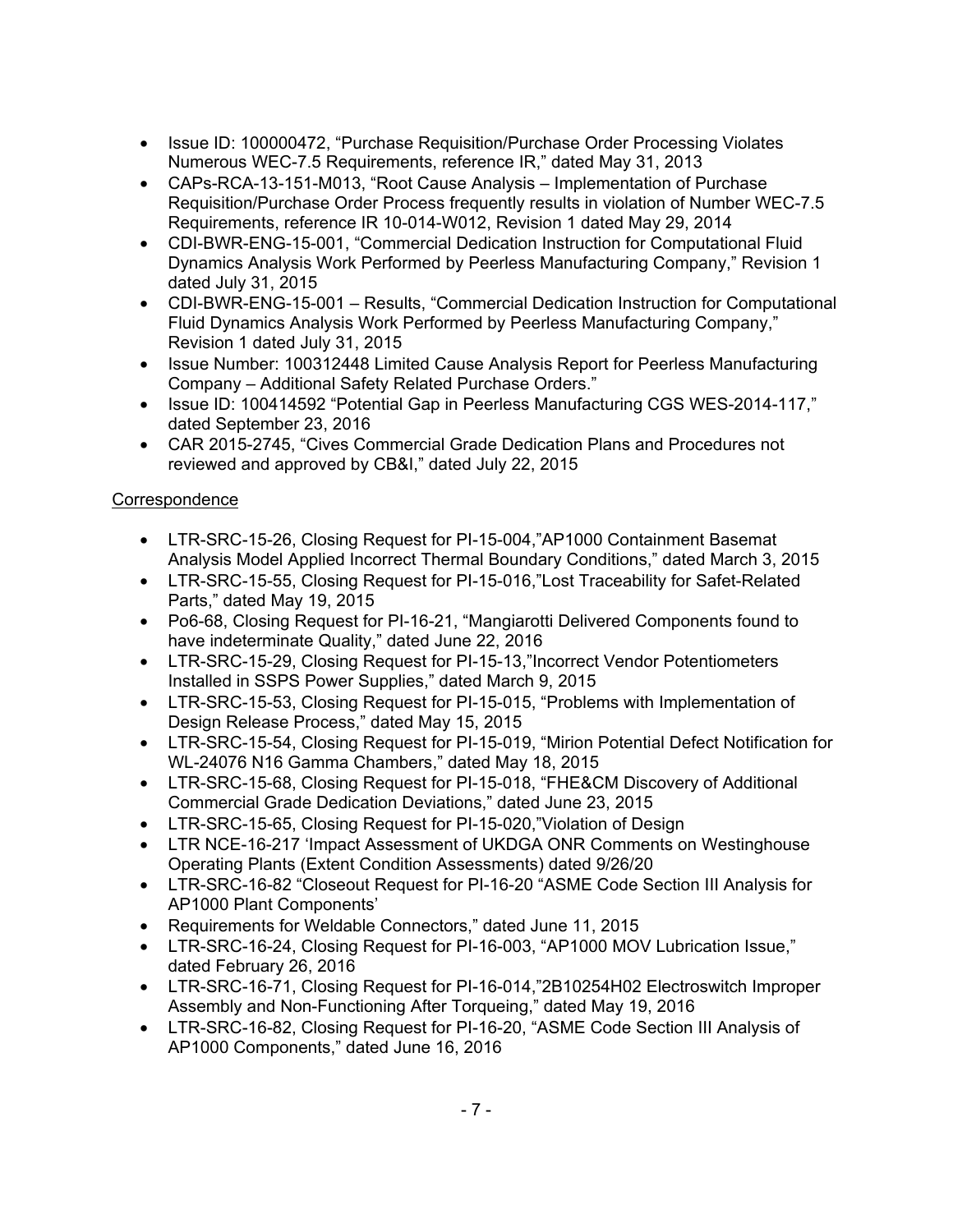- LTR-SRC-13-207, Opening Request for PI-13-55,"Processing of Purchase Requisitions / Purchase Order in Accordance with WEC-7.5, Control of Purchases Items and Services," dated September 27, 2013
- LTR-SRC-15-78,"PD-1312 Closeout, "Peerless Manufacturing Company-Additional Safety 9Related Purchase Orders, dated July 27, 2015

# Procedures

- QMS-A, Quality Management System-A revision 7, dated October 01, 2013
- W2-5.1-100, "Westinghouse Corrective Action Program" revision 0.0, dated January 08, 2016
- W2-5.1-101, "Westinghouse Corrective Action Program Procedure" revision 1.0, dated April 15, 2016
- W2-5.1-103, "Root Cause Analysis" revision 0.0, dated January 08, 2016
- W2-9.5-101, "Supplier QA Program Qualification and Assessment" revision 0.1, dated January 15, 2016
- W2-9.6-101, "Control of Supplier-Generated Documents" revision 0.1, dated January 13, 2016
- W2-9.5-105, "Control of Suppliers on the ASL and QSL" revision 0.0, dated April 15, 2016
- W2-9.4-101, "Control of Purchase Items and Services" revision 3.0, dated June 1, 2016
- W2-5.1-104, "Apparent Cause Analysis" revision 0.0, dated January 08, 2016
- W2-5.1-102, "Issue Review Committee" revision 1.0, dated May 01, 2016
- W2-5.1-201, "Identification and Reporting of Conditions Adverse to Nuclear Safety", dated January 08, 2016
- W2-7.2-101, "External Audits and Regulatory Inspections," Revision 0.1 dated July 29, 2016
- W2-8.4-100, Verification and Validation Process, Revision 1, dated September 6, 2015
- W2-8.4-105, Signing and Sealing by Professional Engineers, Revision 0, dated January 8, 2015
- PP-09-01, "Production Order," Revision 16, dated October 8, 2013
- PP-08-01, "Goods Receipt Slip," Revision 8, dated April 11, 2014
- WEC 3.4.1, "Change Control For The AP1000 Plant Program, " Revision 3.0, dated October 31, 2013
- APP-GW-GAP-150, "Process and Guidelines for Preparing the Technical Content of AP1000 Certified Construction Civil/Structural Drawings," Revision 1, dated December 6, 2013
- APP-GW-GAH-004, "AP1000 Program Project Quality Plan," Revision 5, dated September 12, 2016
- WEC Procedure QA-7.5, "Quality Releases," Revision 4, dated November 1, 2013
- WEC Procedure WEC 7.1, "Supplier Qualification and Assessment," Revision 3.1, dated April 5, 2012
- WEC Procedure QA-7.11, "Supplier Quality Development," Revision 1, dated May 11, 2012
- Westinghouse Form F-2.8-4, "Lead Auditor Body of Knowledge," Revision 1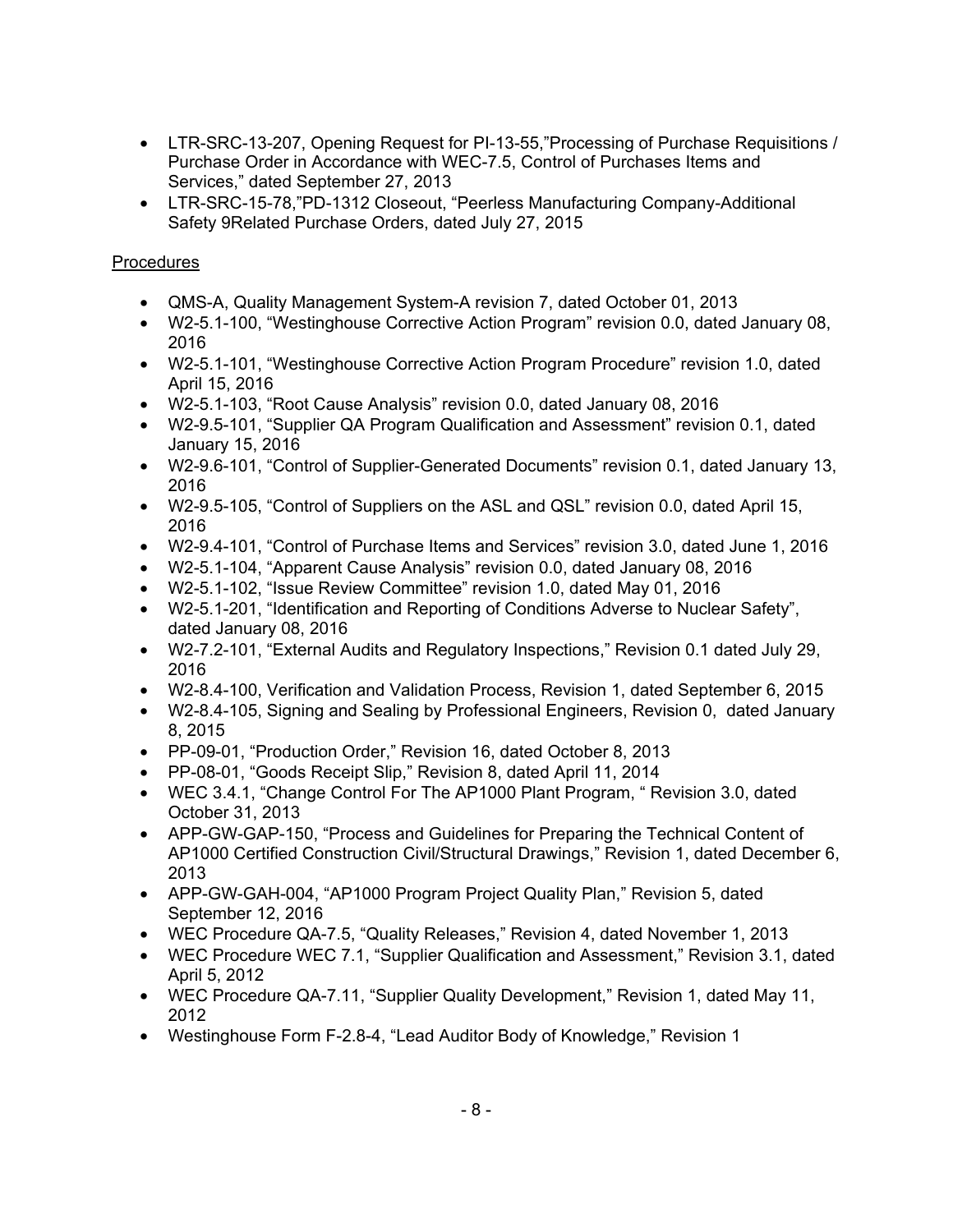- Form F-7.10-3, "Quality Release and Certificates of Conformance," Revision 3, dated August 15, 2013
- WEC Procedure GNSC-P-3202, "Supplier Dashboard," Revision 0.1, dated January 31, 2016

# Engineering Documents

- APP-PV70-VPR-014, "ASME QME-1 Functional Qualification Report for 8" Squib Valves Installed in AP1000 Plants," Revision 0, dated February 23, 2016
- APP-PV70-VPR-013, "ASME QME-1 Functional Qualification Report for 14" Squib Valves Installed in AP1000 Plants," Revision 0, dated February 14, 2016
- APP-PV70-VPH-004, "AP1000 Squib Valve Qualification Plan," Revision 0, dated September 9, 201570-VPH-001, "AP1000 Squib Valve Equipment Qualification Test Plan," Revision 5, dated January 28, 2016
- Drawing APP-1238-CR-903, "Reinforcement Locations Interface Drawing Basemat and Shield Building Elevation 100'-0" Sections and Details," Revision 3
- APP-GW-VW-001, Revision 0, AP1000 Design for Inspectability Program: ISI Requirements and Design Guidance for Class 1 Components, 08/18/2006
- APP-GW-VW-001, Revision 1, AP1000 Design for Inspectability Program: ISI Requirements and Design Guidance for Class 1 Components, 06/06/2014
- APP-GW-GLY-105, Revision 0, ASME Section XI Preservice and Inservice Inspection Limitations, 05/19/2016
- APP-GW-VFY-001, Revision 0, AP1000 Weld End Configuration for Stainless Steel, Carbon Steel, and Alloy Steel Auxiliary Piping Components, 2006
- APP-GW-VFY-001, Revision 1, AP1000 Weld End Configuration for Stainless Steel, Carbon Steel, and Alloy Steel Auxiliary Piping Components, January 28, 2009
- APP-GW-VFY-001, Revision 2, AP1000 Weld End Configuration for Stainless Steel, Carbon Steel, and Alloy Steel Auxiliary Piping Components, April 6, 2015
- APP-PV01-Z0-001, Revision 0, 3" and Larger Motor Operated Gate Valve and Globe Valves, ASME Boiler and Pressure Vessel Code Section III, Class 1, 2, and 3, May 1, 2008
- APP-PV03-Z0-001, Revision 0, Design Specification for 3" and Larger Manually Operated Gate, Stop Check, and Check Valves, ASME Boiler and Pressure Vessel Code Section Ill Class 1, 2, and 3 for Various Systems, 2007
- APP-PV14-Z0-001, Revision 0, Air Operated Globe and Stop Check Valves, ASME Boiler and Pressure Vessel Code, Section III, Class 1, 2, and 3, 2008
- APP-PV20-Z0-001, Revision 0, Passive Residual Heat Removal Discharge Valve, ASME Boiler and Pressure Vessel Code, Section III, Class, 2009
- APP-PV63-Z0-001, Revision 0, Pressurizer Safety Valve, ASME B&PV Code, Section III, Class 1, 2008
- APP-PV01-Z5-003, Revision 3, Appendix 3: Technical and Quality Requirements for the Procurement of PV01 Motor Operated Gate and Globe Valves for Domestic Projects, May 20, 2013.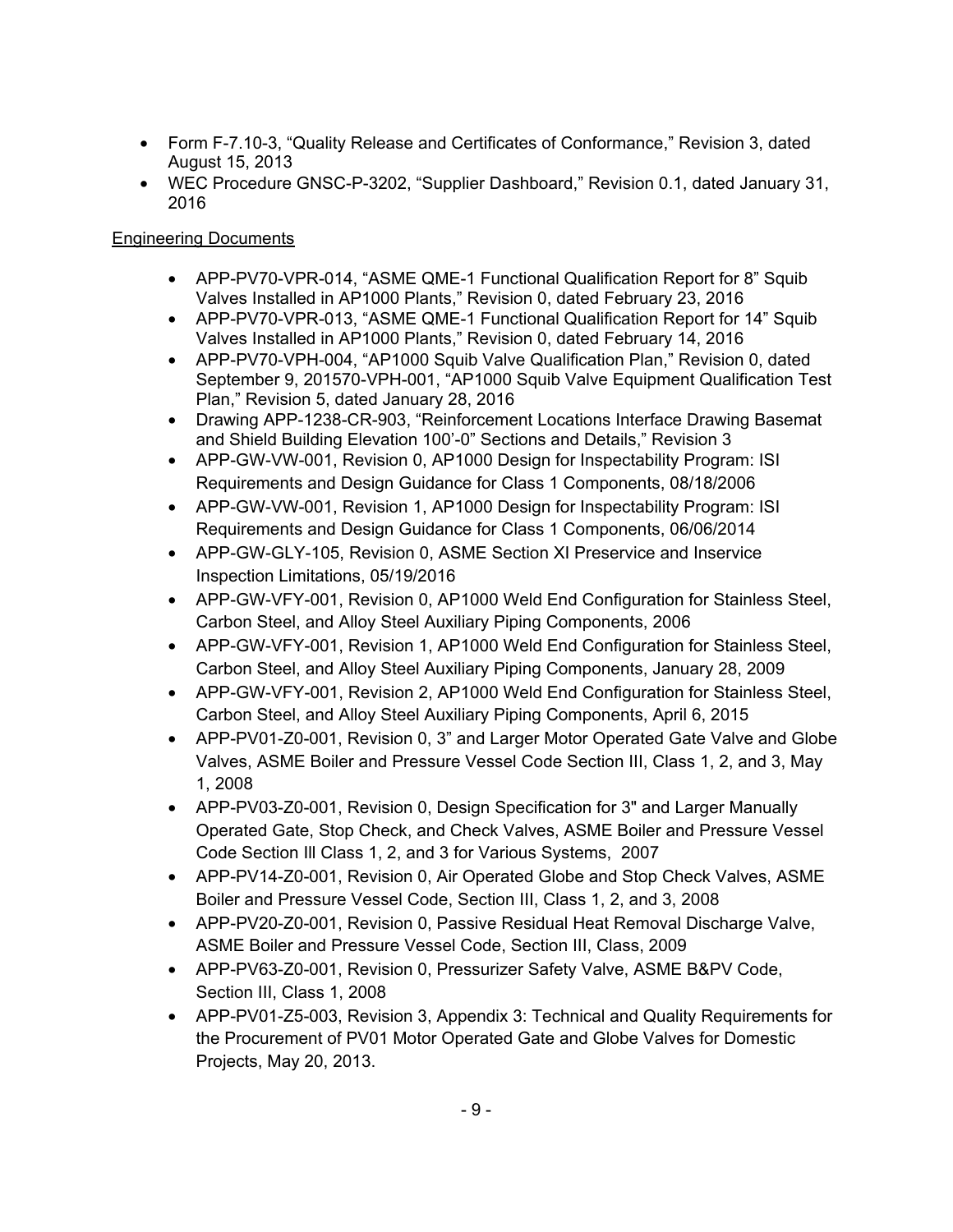- APP-PV01-Z5-004, Revision 0, Appendix 4: Flowserve Compliance Matrix for Design Specification APP-PV01-Z0-001 in Support of AP1000 Projects, June 28, 2009.
- APP-PV03-Z5-003, Revision 2, Appendix 3: Technical and Quality Requirements for the Procurement of Manually Operated Gate, Stop Check, and Check Valves for AP1000 Projects, May 22, 2013.
- APP-PV03-Z5-004, Revision 0, Appendix 4: Compliance Matrix for Design Specification APP-PV03-Z0-001 in Support of AP1000 Projects, June 26, 2009.
- APP-PV14-Z5-001, Revision 1, Appendix 3: Technical and Quality Requirements for the Procurement of PV14 Air Operated Globe and Stop Check Valves for AP1000 Projects, May 21, 2013
- CPP-PV14-V2-103022, PV14 Datasheet 103 Assembly Drawing
- APP-PV03-Z5-003, Revision 2, Appendix 3: Technical and Quality Requirements for the Procurement of Manually Operated Gate, Stop, and Check Valves in AP1000 Projects, May 21, 2013
- APP-PV14-Z5-001, Revision 1, Appendix 3: Technical and Quality Requirements for the Procurement of PV14 Air Operated Globe and Stop Check Valves for Ap1000 Projects, May 21, 2013.
- APP-GW-GAP-100 "Westinghouse Corrective Actions process" Rev. 20 dated 11/03/2008
- APP-MV20-VOR-002 "AP1000 Pressurizer Upper Head Nozzles Interaction Technical Report" Rev. 0 dated 09/08/2016
- APP-MV20-ZOR-008 "AP1000 Pressurizer safety Relief Nozzle Analysis" Rev. 1, dated 9/28/2016
- APP-MV20-ZOC-107 "AP1000 Pressurizer Sizing Calculation" Rev. 2 dated 09/20/2016
- APP-MV01-ZOC-004 "AP1000 Reactor Vessel Sizing Calculation" Rev. 7 dated 08/25/2016
- APP-MV01-ZOC-0101 "AP1000 Reactor Vessel Design Report" Rev. 7 dated 08/25/2016
- RQ-AP1000-1620 dated 6/30/2016
- RQ-AP1000-1621 dated 6/30/2016
- GI-AP1-000-SI-05: Demonstration of Compliance with ASME III Design Criteria
- GI-AP1000-SI-05-RCA-ACA, AP1000 Plant Main Structural Components ASME III Code Compliance Recovery Plan Report, dated August 2016 (TRIM 2016/310521)
- WEC-REG-1185 N "Transmittal of Full Response to RQ-AP1000-1620 and RQ-AP1000-1621" dated 08/11/2016
- WEC 16.2, Revision 0, Westinghouse Corrective Action Process, 11/03/08
- WEC 16.2, Revision 1, Westinghouse Corrective Action Process, 08/03/09
- WEC 16.2, Revision 2, Westinghouse Corrective Action Process, 02/08/10
- WEC 16.2, Revision 3, Westinghouse Corrective Action Process, 08/01/11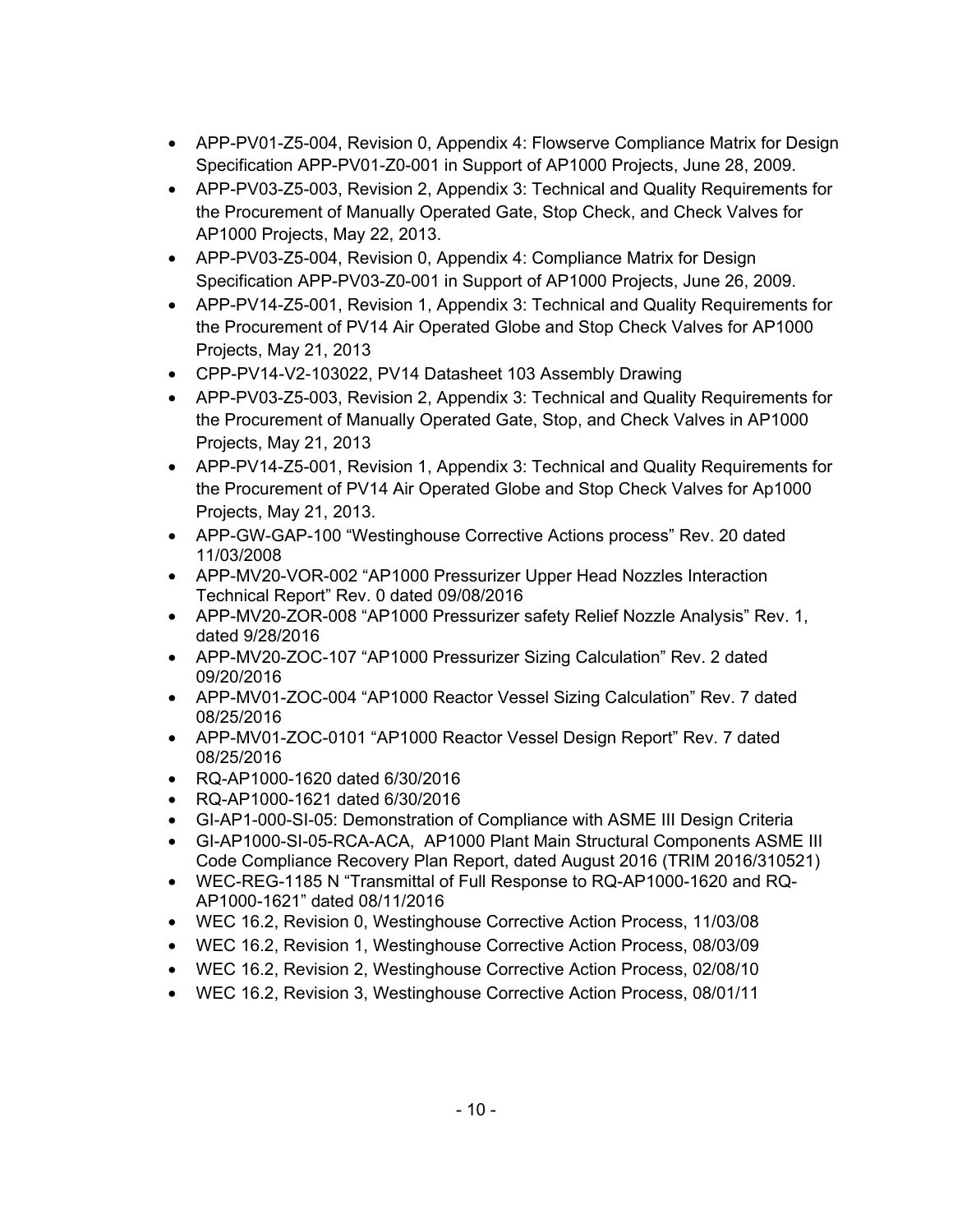# Purchase Orders

- Requisition 1000543214 "Peerless Manufacturing Co", dated September 29, 2016
- Purchase Order (PO) 4500690088 "Tioga Pipe Supply Co.", dated March 29, 2016
- PO 4500691963 "NOVA Machine Products", dated April 22, 2016
- PO 4500694448 "Laboratory Testing Inc.", dated May 05, 2016
- PO 4500687410 "Flowserve Corp.", dated February 22, 2016
- PO 4500699883 "Curtiss-Wright EMCORP", dated August 10, 2016
- PO No. 4500703751, "Change to Purchase Order for Peerless Manufacturing Company," dated September 29, 2016
- PO 4500327852, Westinghouse Electric to Fisher Controls dated December, 16, 2009 (*66 Air-operated Globe and Stop Check Valves (PV14) – V.C. Summer*)
- PO 4500327665, Westinghouse Electric to Fisher Controls dated December, 15, 2009 (*66 Air-operated Globe and Stop Check Valves (PV14) – Vogtle*)
- PO 4500315849, Westinghouse Electric to Flowserve dated August 28, 2009 (*98 AP1000 motor operated valves (PV01) – V.C. Summer*)
- PO 4500319052, Westinghouse Electric to Flowserve dated September 28, 2009 (*98 AP1000 motor operated valves (PV01) – Vogtle*)
- PO 4500328866, Westinghouse Electric to Enertech dated December, 30, 2009 (*Inline check valves (PV03) – V.C. Summer*)
- PO 4500328840, Westinghouse Electric to Enertech dated December, 30, 2009 (*Inline check valves (PV03) – Vogtle*)
- PO 4500419083, Westinghouse Electric to Weir Valve & Controls dated December, 30, 2011 (*Air-operated Stop Check Valves, Class 1 (PV 14 DS90) – V.C. Summer*)
- PO 4500419078, Westinghouse Electric to Weir Valve & Controls dated December, 30, 2011 (*Air-operated Stop Check Valves, Class 1 (PV 14 DS90) – Vogtle*)
- PO 4500316051, Westinghouse Electric to Flowserve dated August 31, 2009 (106 AP1000 manually operated valves (PV03) *– Vogtle)*
- PO 4500309542, Westinghouse Electric to Fisher Controls dated June 30, 2009.
- PO 4500371190, Westinghouse Electric to Fisher Controls dated December 16, 2010.

# Miscellaneous

- ASME Boiler and Pressure Vessel Code, Section XI, Rules for Inservice Inspection of Nuclear Power Plant Components, 1998 Edition through 2000 Addenda.
- Audit No. V2016-18, "Implementation Audit of Cives Steel Company, dated April 5, 2016
- WES-2014-117, "Commercial Grade Survey of Peerless Manufacturing Company," dated June 2, 2014
- VS-2015-53, "Surveillance Report for Cives Steel Company," dated November 23, 2015
- Audit No. WES-2016-043-R, "Audit of Scot Forge," dated August 3, 2016
- Audit Package WES-2007-017, "Obayashi Corporation," dated March 21, 2007 (audit dates March 18-19, 2007)
- Audit Package WES-2010-039, "Obayashi Corporation," dated April 14, 2010 (audit